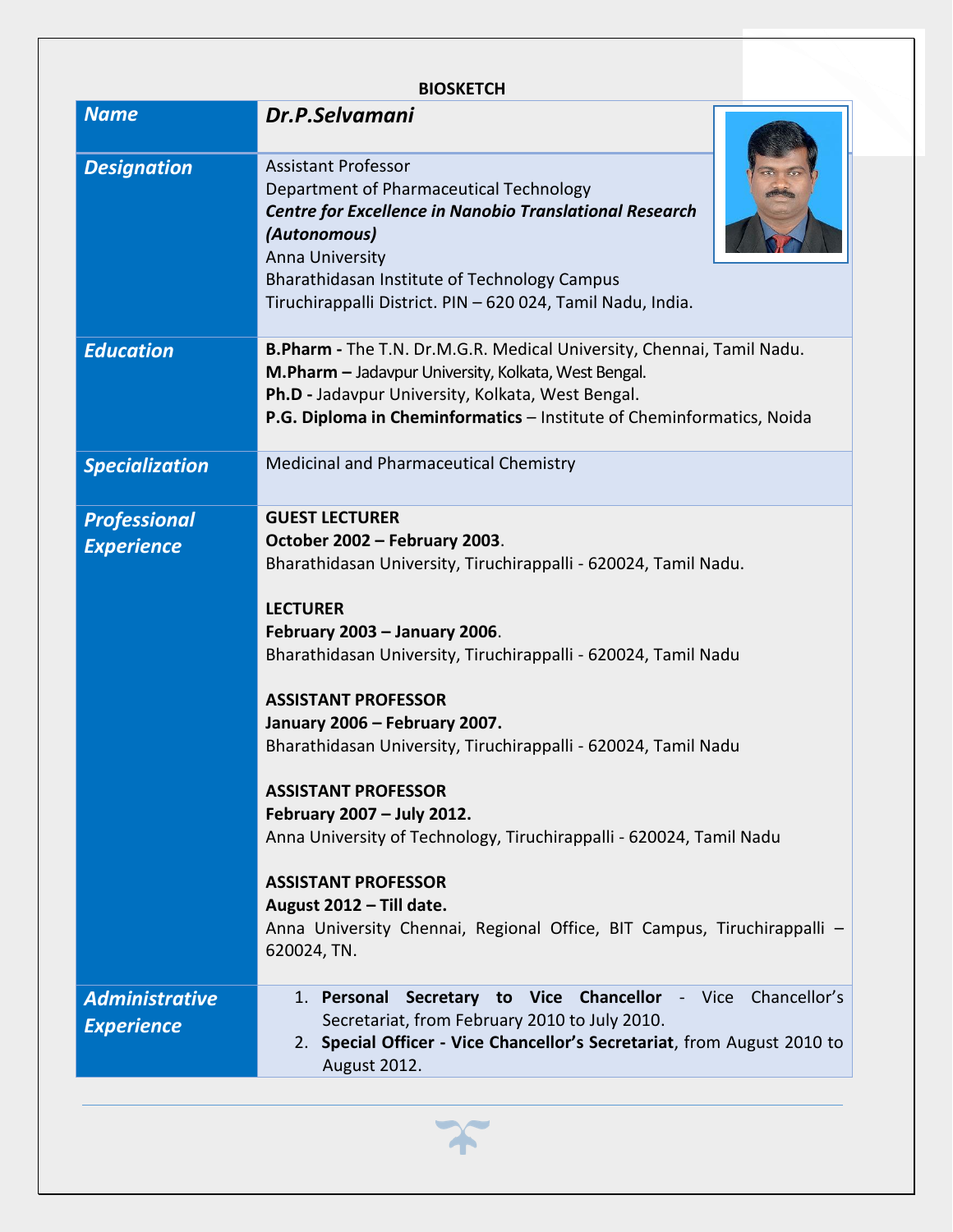|                          | 3. Member in Standing Committee for SC/ST cell of Anna University,<br>BIT Campus, Tiruchirappalli from August 2010 to Till date.<br>4. Member in Animal Ethics Adhoc Committee, Institutional Animal<br>Ethics Committee, from May 2010 to November 2013.<br>5. Member of Antiragging Committee, Anna University Chennai from<br>2013-2014.<br>6. Executive Committee Member of Centre for Excellence in Nanobio<br>Translational Research (CENTRE), Anna University, BIT Campus,<br>Tiruchirappalli from February 2013 onwards Till date.<br>7. Scientist in-charge, Central Animal Facility, Anna University, BIT<br>Campus, Tiruchirappalli from February 2013 to Till date.<br>8. Member, Institutional Animal Ethics Committee, Anna University,<br>BIT Campus, Tiruchirappalli from February 2013 to Till date<br>9. Coordinator, Centre for International Affairs, Anna University, BIT<br>Campus, Tiruchirappalli from August 2014 to Till date. |
|--------------------------|----------------------------------------------------------------------------------------------------------------------------------------------------------------------------------------------------------------------------------------------------------------------------------------------------------------------------------------------------------------------------------------------------------------------------------------------------------------------------------------------------------------------------------------------------------------------------------------------------------------------------------------------------------------------------------------------------------------------------------------------------------------------------------------------------------------------------------------------------------------------------------------------------------------------------------------------------------|
| <b>Research</b>          | In the synthesis of ligands, amino-acids for radio labelling and evaluation of                                                                                                                                                                                                                                                                                                                                                                                                                                                                                                                                                                                                                                                                                                                                                                                                                                                                           |
| <b>Experience</b>        | its renal diagnostic properties in animals, normal human volunteers, acute                                                                                                                                                                                                                                                                                                                                                                                                                                                                                                                                                                                                                                                                                                                                                                                                                                                                               |
|                          | and chronic renal failure patients in the Department of Nuclear Medicine,                                                                                                                                                                                                                                                                                                                                                                                                                                                                                                                                                                                                                                                                                                                                                                                                                                                                                |
|                          | Indian Institute of Chemical Biology, Kolkata in collaboration with Sanjay                                                                                                                                                                                                                                                                                                                                                                                                                                                                                                                                                                                                                                                                                                                                                                                                                                                                               |
|                          | Gandhi Post Graduate Institute of Medical Sciences, Lucknow, May 2001 to                                                                                                                                                                                                                                                                                                                                                                                                                                                                                                                                                                                                                                                                                                                                                                                                                                                                                 |
|                          | October 2002.<br>1. Peptide based therapeutics development and evaluation                                                                                                                                                                                                                                                                                                                                                                                                                                                                                                                                                                                                                                                                                                                                                                                                                                                                                |
| <b>Research</b>          | Phytochemistry<br>2.                                                                                                                                                                                                                                                                                                                                                                                                                                                                                                                                                                                                                                                                                                                                                                                                                                                                                                                                     |
| <b>Interests</b>         | 3. Nuclear pharmacy                                                                                                                                                                                                                                                                                                                                                                                                                                                                                                                                                                                                                                                                                                                                                                                                                                                                                                                                      |
|                          | Nanotechnology<br>4.                                                                                                                                                                                                                                                                                                                                                                                                                                                                                                                                                                                                                                                                                                                                                                                                                                                                                                                                     |
|                          |                                                                                                                                                                                                                                                                                                                                                                                                                                                                                                                                                                                                                                                                                                                                                                                                                                                                                                                                                          |
| <b>Ongoing Research</b>  | Natural products chemistry, structural interpretation of bioactive<br>1.                                                                                                                                                                                                                                                                                                                                                                                                                                                                                                                                                                                                                                                                                                                                                                                                                                                                                 |
|                          | components (herbal and marine).                                                                                                                                                                                                                                                                                                                                                                                                                                                                                                                                                                                                                                                                                                                                                                                                                                                                                                                          |
|                          | Drug lead toxicity and pharmacological evaluation.<br>2.                                                                                                                                                                                                                                                                                                                                                                                                                                                                                                                                                                                                                                                                                                                                                                                                                                                                                                 |
|                          | 3. Synthesis and characterization of Nanoparticles.                                                                                                                                                                                                                                                                                                                                                                                                                                                                                                                                                                                                                                                                                                                                                                                                                                                                                                      |
|                          | Development and evaluation of nano based magnetic targeted<br>4.<br>NDDS.                                                                                                                                                                                                                                                                                                                                                                                                                                                                                                                                                                                                                                                                                                                                                                                                                                                                                |
|                          | 5. Formulation optimization of polyherbal formulations.                                                                                                                                                                                                                                                                                                                                                                                                                                                                                                                                                                                                                                                                                                                                                                                                                                                                                                  |
|                          |                                                                                                                                                                                                                                                                                                                                                                                                                                                                                                                                                                                                                                                                                                                                                                                                                                                                                                                                                          |
| <b>Awards and</b>        | Recipient of Fast Track Young Scientist Award for the year 2010<br>1.                                                                                                                                                                                                                                                                                                                                                                                                                                                                                                                                                                                                                                                                                                                                                                                                                                                                                    |
| <b>Honors</b>            | from Department of Science and Technology (DST), New Delhi.                                                                                                                                                                                                                                                                                                                                                                                                                                                                                                                                                                                                                                                                                                                                                                                                                                                                                              |
|                          | 2. Recipient of 'Active Researcher Award' for the year 2013 instituted                                                                                                                                                                                                                                                                                                                                                                                                                                                                                                                                                                                                                                                                                                                                                                                                                                                                                   |
|                          | by Centre for Technology Development and Transfer, Anna<br>University, Chennai carries a Citation and Cash Award of Rs.25000/-                                                                                                                                                                                                                                                                                                                                                                                                                                                                                                                                                                                                                                                                                                                                                                                                                           |
|                          |                                                                                                                                                                                                                                                                                                                                                                                                                                                                                                                                                                                                                                                                                                                                                                                                                                                                                                                                                          |
| <b>Research Projects</b> | 1. Title: Bioprospection and characterization of bioactive metabolites                                                                                                                                                                                                                                                                                                                                                                                                                                                                                                                                                                                                                                                                                                                                                                                                                                                                                   |
|                          | from marine organisms as possible therapeutic agents.                                                                                                                                                                                                                                                                                                                                                                                                                                                                                                                                                                                                                                                                                                                                                                                                                                                                                                    |
|                          | Amount:Rs. 2.19 Lakhs; Duration: Two Years (2005-2007)                                                                                                                                                                                                                                                                                                                                                                                                                                                                                                                                                                                                                                                                                                                                                                                                                                                                                                   |
|                          |                                                                                                                                                                                                                                                                                                                                                                                                                                                                                                                                                                                                                                                                                                                                                                                                                                                                                                                                                          |

 $\boldsymbol{\varkappa}$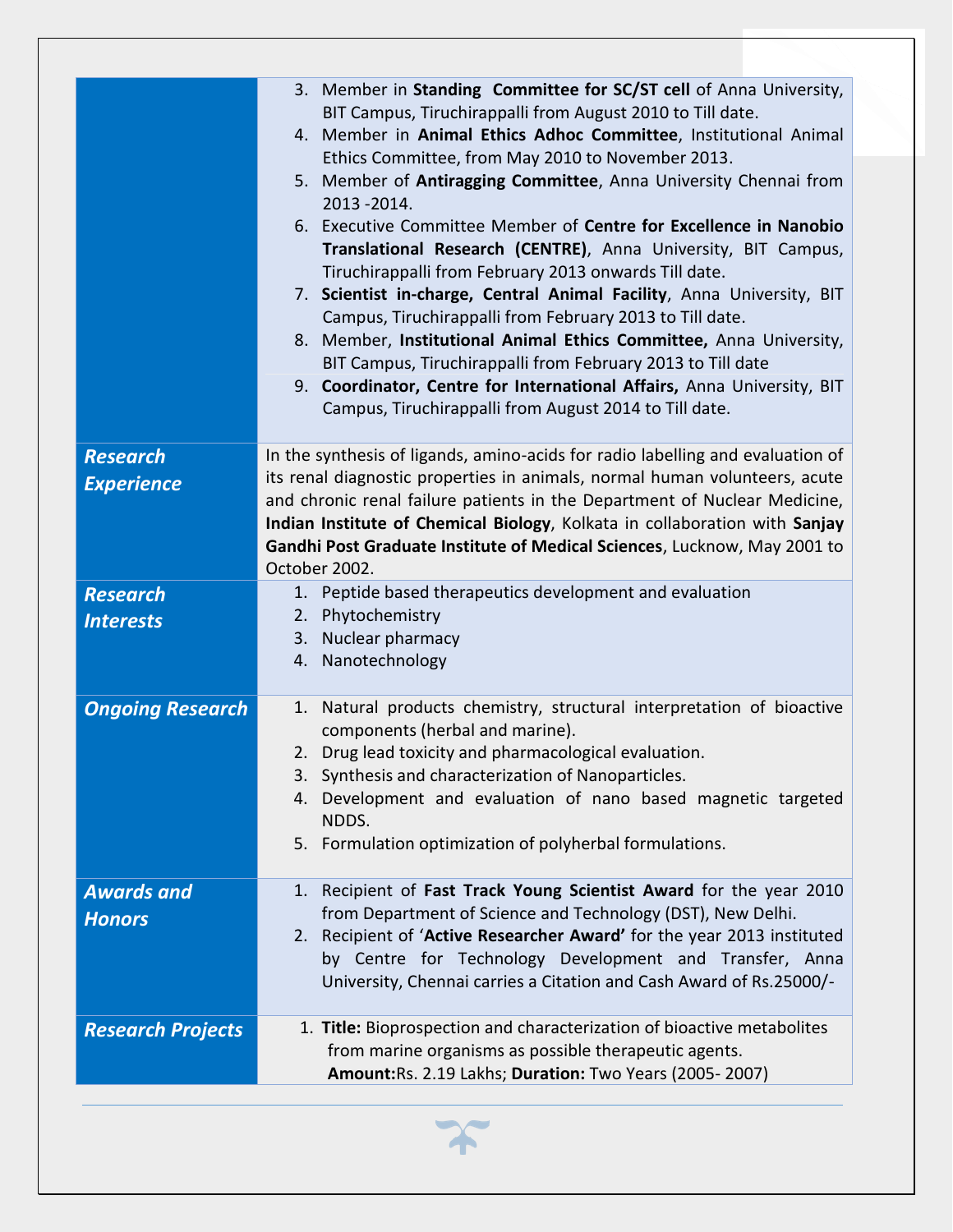**Funding Agency:** TNSCST, Chennai. **Investigators:** Dr.P.Selvamani (PI) & Dr.S.Latha (Co-PI) **Sanction Order No:** TNSCST/S&T Projects/VR/MS/ 2004-2005/ 1196 Dt. 17.03.05.

2. **Title:** Formulation and evaluation of magnetic nanosuspensions: A classical approach for targeting poorly soluble drugs in oral tract. **Amount:** Rs. 5000; **Duration:** One Year (2007 – 2008) **Funding Agency:** Tamil Nadu State Council for Science and Technology (TNSCST), Chennai under **Students Project Scheme** for the year 2007-08. **Student Name: S.P.Sharavanan; Investigator:Dr.P.Selvamani**(PI)

**Sanction Order No:** TNSCST/STU.PRJ/RJ/2007-08. Dt. 06.12.2007

3. **Title:** Screening of some selected South Indian medicinal plants for treating Rheumatoid Arthritis. **Amount:**Rs. 10.74 Lakhs; **Duration:** Three Years (2007 – 2010)

**Funding Agency:** Department of Science and Technology (DST) New Delhi,TNSCST.

**Investigators: Dr.P.Selvamani** (Co-PI)**,** Dr.S.Latha (PI) & Dr.A.Saraswathy (Co-PI) **Sanction Order No:** DST lr. No. ST(TN)/R&D/2K6/479 Dt. January

10, 2007.

- 4. **Title:** Formulation development and pharmacotechnical evaluation of controlled release transdermal drug delivery system of a selected new antiemetic drug. **Amount:**Rs. 5.85 Lakhs; **Duration:** Three Years (2008 – 2011) **Funding Agency:** University Gants Commission (UGC), New Delhi. **Investigators: Dr. P.Selvamani** (Co-PI) & Dr.S.Latha (PI) **Sanction Order No:** F.No. 33-120/2007 (SR), Dated: 28.02.2008
- 5. **Title:** Synthesis, step by step characterization of multilayer magnetic nanoparticles as versatile antitumor agent. **Amount:**Rs. 10000; **Duration:** One Year (2009 – 2010) **Funding Agency:** Tamil Nadu State Council for Science and Technology (TNSCST), Chennai and Department of Biotechnology (DBT), New Delhi under **Students Project Scheme** for the year 2009-10. **Student Name: S.Shanmugavel; Investigator: Dr. P.Selvamani**(PI)

**Sanction Order No:** TNSCST/SPS/AR/2009-10 Dt.25.02.2010

6. **Title:** Design Construction of Fe Drug Nano Complex loaded nano/micro bullets using a novel hybrid technology for magnetic targeted therapy and its comparative evaluation with special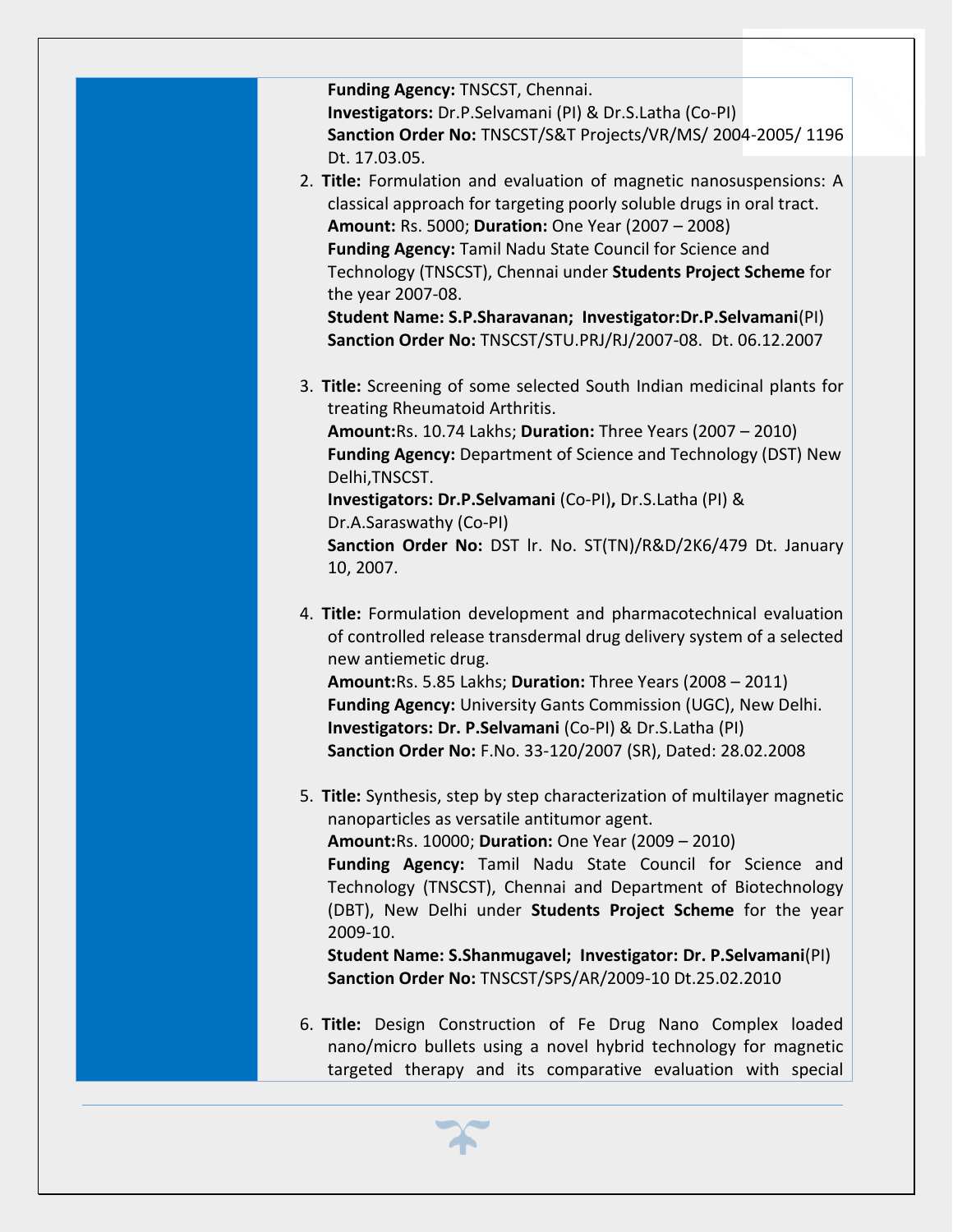|                 | emphasis on rheumatoid arthritis.<br><b>Amount: Rs. 12.564 Lakhs; Duration: Three Year (2010 - 2013)</b><br>Funding Agency: Defence Research and Development Organization                                                                                                                                                                                                                                                                                                                    |
|-----------------|----------------------------------------------------------------------------------------------------------------------------------------------------------------------------------------------------------------------------------------------------------------------------------------------------------------------------------------------------------------------------------------------------------------------------------------------------------------------------------------------|
|                 | (DRDO), New Delhi.<br>Investigator:Dr.S.Latha (PI) & Dr.P.Selvamani (Co-PI)<br>Sanction Order No: ERIP/ER/0903779/M/01/1249 Dt.29.07.2010                                                                                                                                                                                                                                                                                                                                                    |
|                 | 7. Title: National Facility on Drug Development for Academic<br>Institutions, Pharmaceutical and Allied Industries.<br>Funding Agency: DST, New Delhi.<br>Amount: Rs.600 Lakhs; Duration: Two Years (2010-2012)<br>Sanction Order No. DST Ir. No. VI-D&P/349/10-11/TDT Dt.21st<br>October 2010<br>Investigators:<br>Dr.K.Ruckmani<br>(PI),<br>Dr.P.Selvamani,<br>Dr.N.Subramanian, Dr.E.Sanmugapriya& Dr.P.Senthamilselvan                                                                   |
|                 | 8. Title: Isolation, Characterization and Formulation Studies of Gums<br>Obtained from Albiziastipulata and Prunuscerasoidesof Mizoram.<br>Amount: Rs. 29.40/-; Duration: Three Years (2012 - 2015)<br>Funding Agency: Department of Bio-Technology (DBT), New Delhi.<br>Investigator:Dr.K.Ruckmani (PI) & Dr. P.Selvamani (Co-PI)<br><b>Status: Ongoing</b><br>Sanction Order No: Letter from DBT, New Delhi Sanction Order -<br>File No. BT/193/NE/TBP/2011 Dt. 24 <sup>th</sup> May, 2012 |
|                 | 9. Title: Systematic exploration and pharmacological appraisal of active<br>botanical ingredient (fraction) isolated from herbs as possible<br>adjunct / alternate therapeutic aid for dementia associated with<br>Alzheimer's disease.<br>Amount: Rs. 26.85/-; Duration: Three Years (2012 - 2015)<br>Funding Agency: Department of Science and Technology (DST),<br>New Delhi.<br>Investigator: Dr. P. Selvamani (PI)                                                                      |
|                 | <b>Status: Ongoing</b><br>Sanction Order No: Letter from SERB, DST, New Delhi Dt. 6 <sup>th</sup><br>February, 2012 (Registration No. SERC/LS-0602/2010).                                                                                                                                                                                                                                                                                                                                    |
| <b>Research</b> | <b>Full-time PhD scholars</b>                                                                                                                                                                                                                                                                                                                                                                                                                                                                |
|                 | 1. M.ArputhaBibiana (TEQIP Project Fellow) Reg No: 20115061001,                                                                                                                                                                                                                                                                                                                                                                                                                              |
| <b>Guidance</b> | Search for natural peptides as novel antiinfectious agents.                                                                                                                                                                                                                                                                                                                                                                                                                                  |
|                 | 2. P.S.Dhivya (UGC Rajiv Gandhi Fellowship) Reg No: 1322559124,<br>Screening of Anticholinesterase activity of selected herbs in in-vitro and in-<br>vivo models for possible use in Alzheimer's disease therapy.                                                                                                                                                                                                                                                                            |
|                 | 3. S.Rajkumar (DST-SERB Project Fellow) Reg No: 1414559114,                                                                                                                                                                                                                                                                                                                                                                                                                                  |

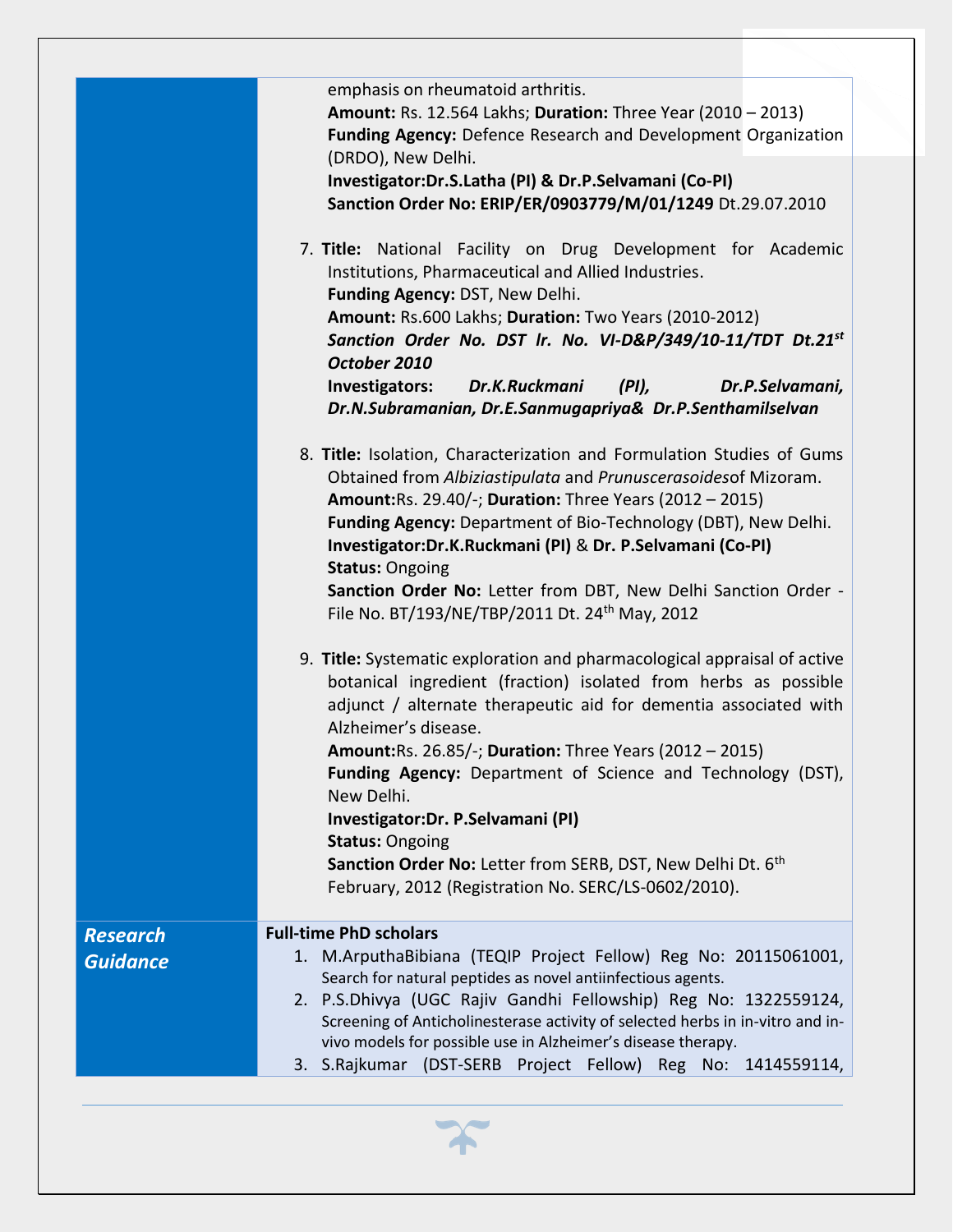|                                        | Screening of Anticholinesterase activity of selected herbs in in-vitro and in-<br>vivo models for possible use in Alzheimer's disease therapy.<br>4. R.Jayalakshmi (DST-National Facility for Drug Development Project<br>Fellow).<br><b>Part-time PhD scholars</b><br>1. E.Gomathi, Reg No: 20116012001, Waste Water Treatment through<br>Dendrimer - Conjugated Magnetic Nanoparticles.<br>2. M.Aniskumar, Reg No: 20096022002, Statistical media Optimization<br>for Improvement of Cell Growth and Andrographolide production by<br>Altering Carbon Source, Nitrogen Source & K <sup>+</sup> Ion in Andrographis<br>panicualata suspension cultures.<br><b>M.Pharm Dissertations Supervised: 43</b><br><b>B.Tech Pharmaceutical Technology Dissertations Supervised: 50</b>                                                                             |
|----------------------------------------|-------------------------------------------------------------------------------------------------------------------------------------------------------------------------------------------------------------------------------------------------------------------------------------------------------------------------------------------------------------------------------------------------------------------------------------------------------------------------------------------------------------------------------------------------------------------------------------------------------------------------------------------------------------------------------------------------------------------------------------------------------------------------------------------------------------------------------------------------------------|
|                                        |                                                                                                                                                                                                                                                                                                                                                                                                                                                                                                                                                                                                                                                                                                                                                                                                                                                             |
| <b>Board of</b><br><b>Examiners</b>    | M.Pharm., M. Tech., B.Tech question paper author, viva voce and practical<br>examiners in in many Universities and colleges                                                                                                                                                                                                                                                                                                                                                                                                                                                                                                                                                                                                                                                                                                                                 |
| <b>Board of Studies</b>                | Member<br>Board of Studies, M.Pharm<br>1.<br>in<br>Courses<br>&B.Tech<br>Pharmaceutical Technology, Anna University, Tiruchirappalli - 24<br>during the period from 2007 - 2011.<br>2.<br>Member in M.Sc. Biodiversity and Bioprospecting - UGC Innovative<br>Program of Bharathidasan University, Tiruchirappalli.                                                                                                                                                                                                                                                                                                                                                                                                                                                                                                                                         |
| <b>Visits abroad</b>                   | 1. France<br>2. Sri Lanka<br>3. Germany<br>4. Canada                                                                                                                                                                                                                                                                                                                                                                                                                                                                                                                                                                                                                                                                                                                                                                                                        |
| <b>Conferences</b><br><b>Organized</b> | Member in the organizing committee of National level conference<br>1.<br>on "Current trends in orienting students towards industrial<br>projects" held on 23-25 <sup>th</sup> February. 2004, at School of Engineering<br>and Technology, Bharathidasan University, Tiruchirappalli - 620 024,<br>Tamil Nadu.<br>Member in the organizing committee of National Level Technical<br>2.<br>Symposium on "Pharma Innovations" held on 24 <sup>th</sup> January 2006, at<br>School of Engineering and Technology, Bharathidasan University,<br>Tiruchirappalli - 620 024, Tamil Nadu.<br>Member in the organizing committee of National Level Technical<br>3.<br>Symposium on "Contract Research and Patent Rights" held on 24th<br>February 2006, at School of Engineering and Technology,<br>Bharathidasan University, Tiruchirappalli - 620 024, Tamil Nadu. |

 $\boldsymbol{\gamma}$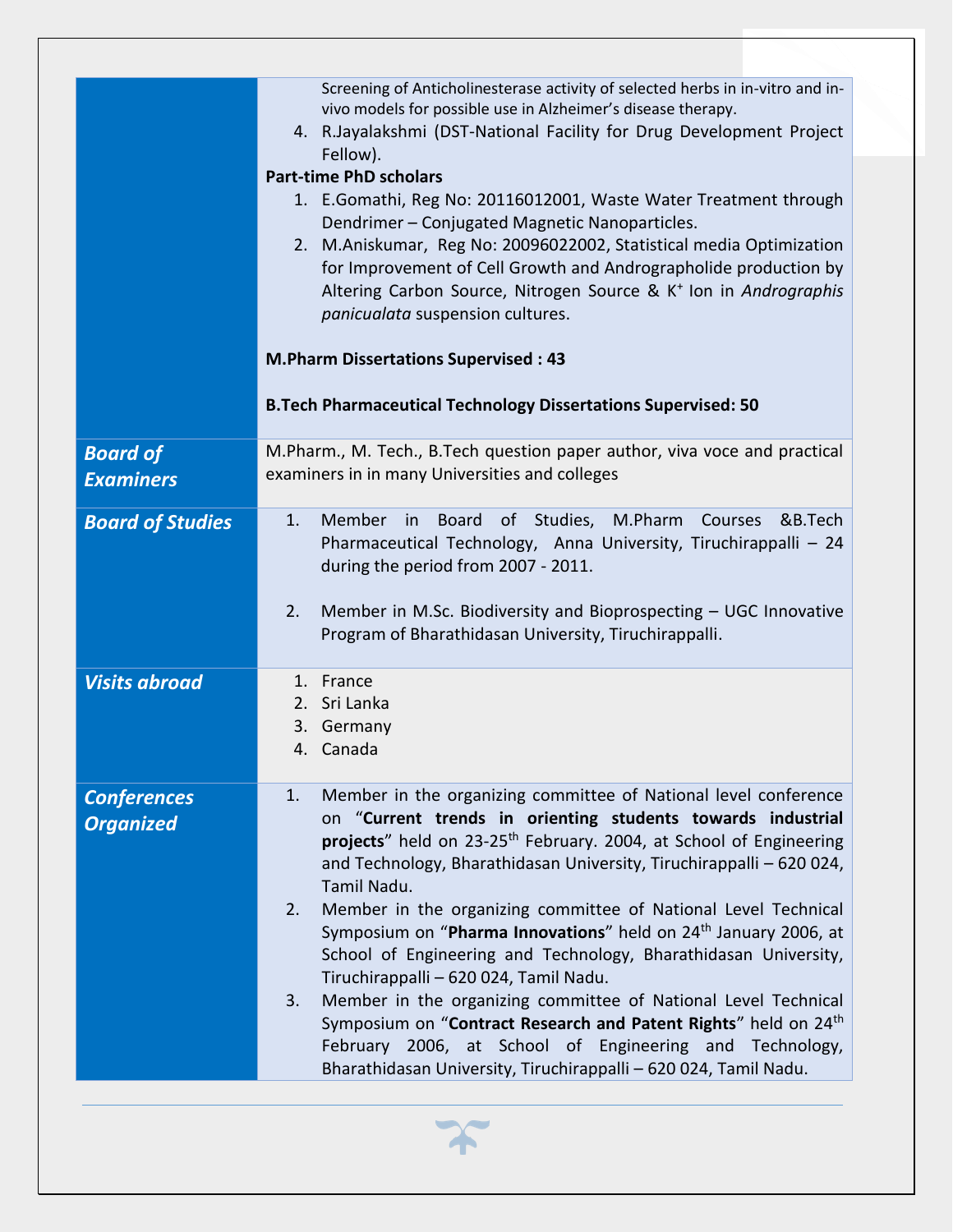- 4. Organized an International level "**E-Symposium on Pharmaceutical Engineering – An Insight into Latest Developments**" held on 3rd March 2006, at School of Engineering and Technology, Bharathidasan University, Tiruchirappalli – 620 024, Tamil Nadu.
- 5. Member in the organizing committee of International level "**Theoretical Chemistry Symposium**" held on 11-13th December 2006, at Department of Chemistry, Bharathidasan University, Tiruchirappalli – 620 024, Tamil Nadu.
- 6. Member in the organizing committee of National Level Technical Symposium on "**Exploring the research platform for pharmaceutical product and process development**" held on 15-16<sup>th</sup> March 2008, at Anna University Tiruchirappalli, Tiruchirappalli – 620 024, Tamil Nadu.
- 7. Organized an International Seminar and Workshop on "**Medical and**  Pharmaceutical Nanotechnology" "held on 25-26<sup>th</sup> September 2008, Anna University Tiruchirappalli, Tiruchirappalli – 620 024, Tamil Nadu.
- 8. Member in the organizing committee of National Level Conference on "**Recent Trends and Applications of Nanotechnology in**  Pharmacy and Biology" held on 21-22<sup>nd</sup> January 2010, at Anna University Tiruchirappalli, Tiruchirappalli – 620 024, Tamil Nadu.
- 9. Convener of the **Nanobio Collaborative International Conference** held on 27-29 June, 2013, at Anna University, Bharathidasan Institute of Technology Campus, Tiruchirappalli – 620024 in association with University of South Florida and Mother Teresa Women's University, Kodaikanal.
- 10. Organized an Faculty Development Program on **'Multidisciplinary Perspectives For Pharmaceutical, Life Science Educators And Researchers'** held on 9 – 14<sup>th</sup> December, 2013 at Anna University, Bharathidasan Institute of Technology Campus, Tiruchirappalli – 620024.
- 11. Organized an National Conference on **"National Conference on Advances in Drug Design Discovery and Development"** held on July 24 – 25th 2014 at Anna University, Bharathidasan Institute of Technology Campus, Tiruchirappalli – 620024.
- 12. Organized an International Conference on **"International Conference on Innovations and Future Research Dimensions on Nanobio Pharmaceutical Technology"** held on October 7 – 8th 2014 at Anna University, Bharathidasan Institute of Technology Campus, Tiruchirappalli – 620024.

*Courses attended* 1. **Dimensions of Nanotechnology: Science, Technology, Business and Society.** National Institute of Advanced Studies, Bangalore. 9-13<sup>th</sup> February, 2009.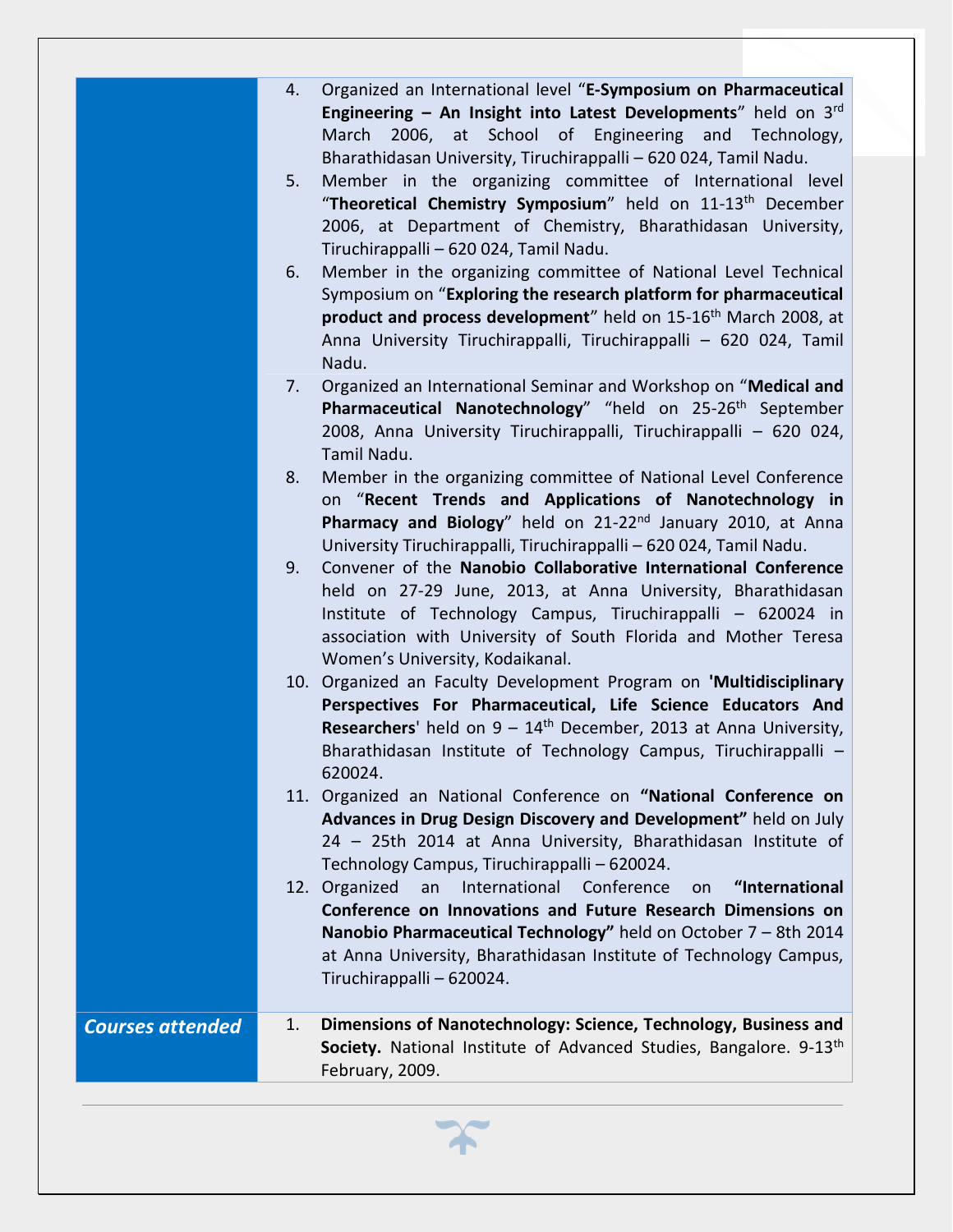|                                            | UGC sponsored Orientation Course. Bharathidasan University,<br>2.<br>Tiruchirappalli. 2.11.2006 - 29.11.2006.                                                                                                                                                                                                                                                    |
|--------------------------------------------|------------------------------------------------------------------------------------------------------------------------------------------------------------------------------------------------------------------------------------------------------------------------------------------------------------------------------------------------------------------|
|                                            | Summer School on 'Current Developments in Biological, Nano and<br>3.<br>Pharmaceutical Technology'. Anna University, Tiruchirappalli.                                                                                                                                                                                                                            |
|                                            | $5.4.2010 - 18.4.2010.$<br>UGC sponsored Orientation Program. Bharathiyar University,<br>4.                                                                                                                                                                                                                                                                      |
|                                            | Coimbatore. 15.5.2013 - 11.6.2013.<br>IEEE workshop on Nanotechnology and Micro/nano sensors.<br>5.                                                                                                                                                                                                                                                              |
|                                            | Centre for Nano Science and Engineering (CeNSE), Indian Institute of<br>Science, Bangalore. 19-21 September, 2013.                                                                                                                                                                                                                                               |
|                                            | Residential Workshop on 'Research Methodology: The Science of<br>6.                                                                                                                                                                                                                                                                                              |
|                                            | Creating New Knowledge'. 27-29th January, 2014.                                                                                                                                                                                                                                                                                                                  |
| <b>International</b><br><b>Conferences</b> | Formulation and evaluation of ranitidine hydrochloride magnetic<br>1.<br>microspheres. 5 <sup>th</sup> International conference on the scientific and<br>clinical applications of magnetic carriers 20-22, May 2004, Lyon,<br>France. Selvamani.P, Latha.S and Pal.T.K.                                                                                          |
|                                            | Biological screening of Pyrazolo-[b,d]-Pyrimidine nucleus Adduct<br>2.<br>with Indian moiety for COX-1 and COX-2 inhibition. 1 <sup>st</sup> International<br>Symposium on Biomolecules 20-25 March 2005, France. Palanisamy<br>Selvamani, DhruboJyoti Sen and Rutesh Vyas.                                                                                      |
|                                            | Molecular latentition of structural framework and their studies on<br>3.<br>glomerular filtration in-vivo as well as bacteriostatic activity in-vitro.<br>DhruboJyoti Sen, Satyam G.Patel, Jayanta Kumar Gupta and<br>Planisamy Selvamani. The University of Manchester, United                                                                                  |
|                                            | Kingdom, 19-21 <sup>st</sup> April, 2006.<br>Formulation development and evaluation of Sucralfate Magnetic<br>4.<br>Nanosuspension as a novel magnetic targeted drug delivery system<br>for ulcer therapy - A preliminary study. International conference on<br>Investing in Medical Nanotechnologies - II November 2007, The                                    |
|                                            | Royal College of Surgeons, London, United Kingdom. Selvamani.P,<br>Latha.S, S.P.Sharavanan, V.Senthil Kumar and C.Senthilkumar.                                                                                                                                                                                                                                  |
|                                            | Development and Evaluation of Metronidazole<br>Formulation<br>5.<br>Magnetic Nanosuspensionsin the 7 <sup>th</sup> International Conference on<br>Scientific and Clinical Applications of Magnetic Carriers at University<br>of British Columbia, Vancouver, Canada held on May 20-24,<br>2008.Selvamani.P, Latha.S, Sharavanan.S.P and Suganya.G.               |
|                                            | Development<br>of<br>Sucralfate<br>and<br>assessment<br>6.<br>magnetic<br>nanosuspension for targeted ulcer therpy. 8 <sup>th</sup> International<br>Conference on the Scientific and Clinical applications of magnetic<br>carriers. Rostock, Germany, May 25-29, 2010. Selvamani.P, Latha.S,<br>Thambidurai.M, Sharavanan.S.P, Shanmugavel.S and Suresh Babu.P. |
|                                            | Formulation design, development, optimization and evaluation of<br>7.<br>Azithromycin magnetic nanoemulsion. 8 <sup>th</sup> International Conference                                                                                                                                                                                                            |

 $\boldsymbol{\varkappa}$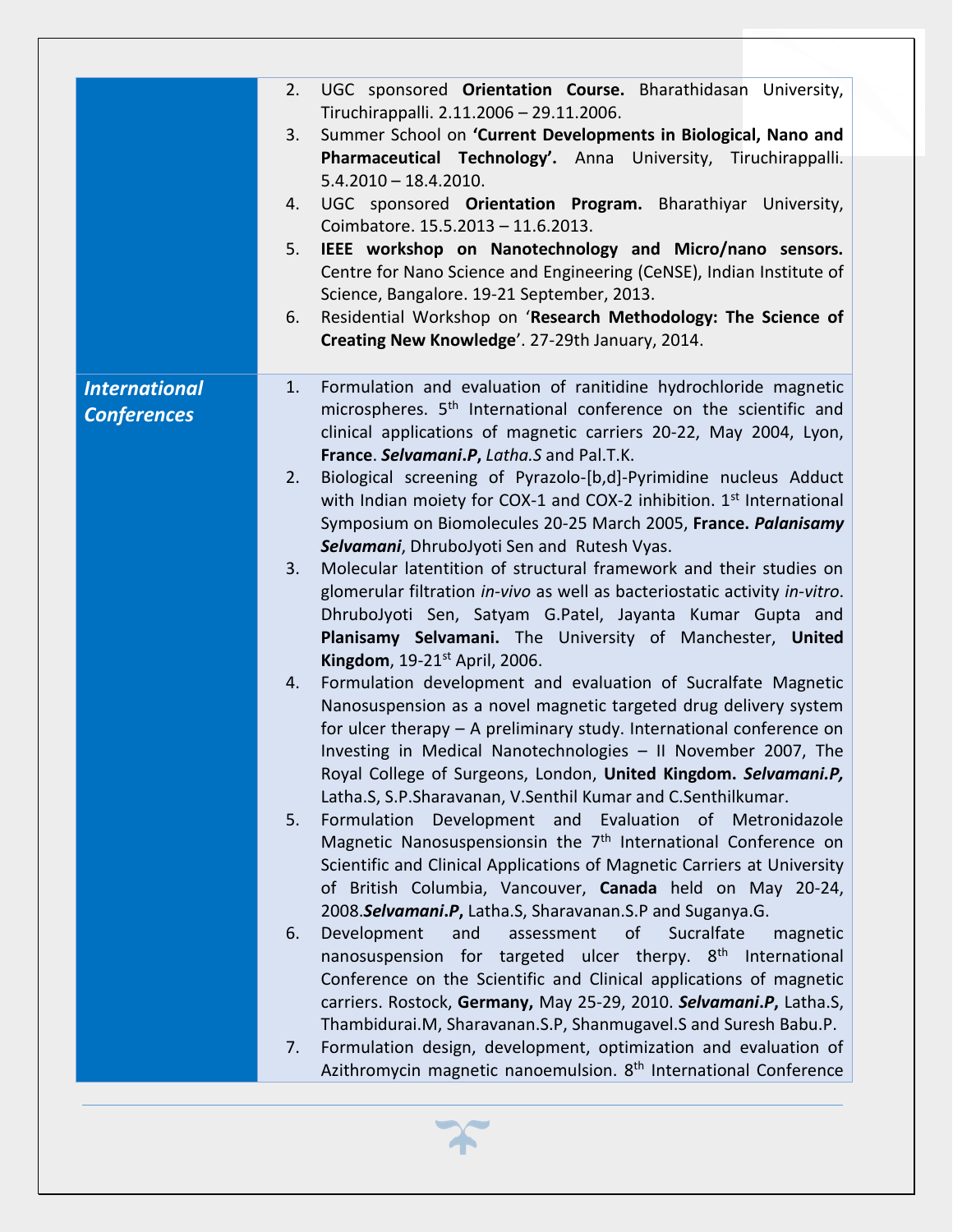|                                       | on the Scientific and Clinical applications of magnetic carriers.<br>Rostock, Germany, May 25-29, 2010. Selvamani.P, Latha.S,<br>Thambidurai.M, Lakshmana Prabhu.S, Shanmugavel.S and Suresh<br>Babu.P.<br>Encapsulation of methotrexate magnetic microcapsules for targeted<br>8.<br>rheumatoid arthritis therapy. 10 <sup>th</sup> International Conference on the<br>Scientific and Clinical applications of magnetic carriers. Dresden,<br>Germany, June 10-14, 2014. Selvamani.P, Latha.S, C.Prabu and<br>M.Arputhabibiana.<br>9.<br>Formulation optimization and evaluation of prednisolone loaded<br>magnetic shells. 10 <sup>th</sup> International Conference on the Scientific and<br>Clinical applications of magnetic carriers. Dresden, Germany, June<br>10-14, 2014. Selvamani.P, Latha.S, C.Prabu and M.Arputhabibiana.                                                                                                                                                                                                                                                                                                                                                                                                                                                                                                                                                                                                                                                                                                                                                                                                                                                                        |
|---------------------------------------|---------------------------------------------------------------------------------------------------------------------------------------------------------------------------------------------------------------------------------------------------------------------------------------------------------------------------------------------------------------------------------------------------------------------------------------------------------------------------------------------------------------------------------------------------------------------------------------------------------------------------------------------------------------------------------------------------------------------------------------------------------------------------------------------------------------------------------------------------------------------------------------------------------------------------------------------------------------------------------------------------------------------------------------------------------------------------------------------------------------------------------------------------------------------------------------------------------------------------------------------------------------------------------------------------------------------------------------------------------------------------------------------------------------------------------------------------------------------------------------------------------------------------------------------------------------------------------------------------------------------------------------------------------------------------------------------------------------|
| <b>National</b><br><b>Conferences</b> | 1. More than 175 conference presentations                                                                                                                                                                                                                                                                                                                                                                                                                                                                                                                                                                                                                                                                                                                                                                                                                                                                                                                                                                                                                                                                                                                                                                                                                                                                                                                                                                                                                                                                                                                                                                                                                                                                     |
| <b>Publications</b>                   | A Comparative evaluation of <sup>99m</sup> Tc Cystine, <sup>99m</sup> Tc MAG <sub>3</sub> and <sup>99m</sup> Tc- EC<br>1.<br>in the study of renal function and morphology in chronic renal<br>patients. Selvamani.P and MridulaMisra. Indian Journal of Nuclear<br>Medicine. 2001, 16(4): 145.<br>Antinociceptive and Sedative Hypnotic effect of Artemisia pallens<br>2.<br>Wall. Selvamani.P, Karunanidhi.N, Saravanan.S, Vinoth Kumar, Sruti<br>Ghosh and Jayanta Kumar Gupta. Natural Product Sciences. 2003,<br>$9(2): 91-92.$<br>Studies on diuretic activity of an extract of Commiphora berryi(Arn)<br>3.<br>Engl. Selvamani.P, Latha.S, Jayanta Kumar Gupta. Drug Lines. 2004,<br>$6(1)$ : 19-20.<br>Preparation and in-vitro evaluation of ranitidine hydrochloride<br>4.<br>magnetic microspheres by Emulsion-Solvent evaporation method.<br>Latha.S, Selvamani.P and Pal.T.K. Indian drugs. 2004, 41(6): 371-372.<br>Antimicrobial activity of crude extracts of Cassia alata Linn.<br>5.<br>Selvamani.P and Latha.S. Indian Journal of Natural Products. 2004,<br>$20(3): 30-32.$<br>Diuretic activity of isolated fractions from petroleum ether extract of<br>6.<br>Commiphora berryi. Selvamani.P, Latha.S, Jayanta Kumar Gupta and<br>DhruboJyoti Sen. Indian Journal of Natural Products. 2004, 20(4):<br>$24 - 25.$<br>Antibacterial activity of Commiphora caudate and Commiphora<br>7.<br>berryi leaves. Latha.S, Selvamani.P, Sen.D.J, Gupta.J.K, Pal.T.K. and<br>Ghosh.L.K. Indian drugs. 2005, 42(10): 696-698.<br>Studies on the antimicrobial activity of Cadaba indica Lam.<br>8.<br>Selvamani.P and Latha.S. Indian Journal of Pharmaceutical<br>Sciences. 2005, 67(5): 637-638. |

 $\boldsymbol{\mathcal{F}}$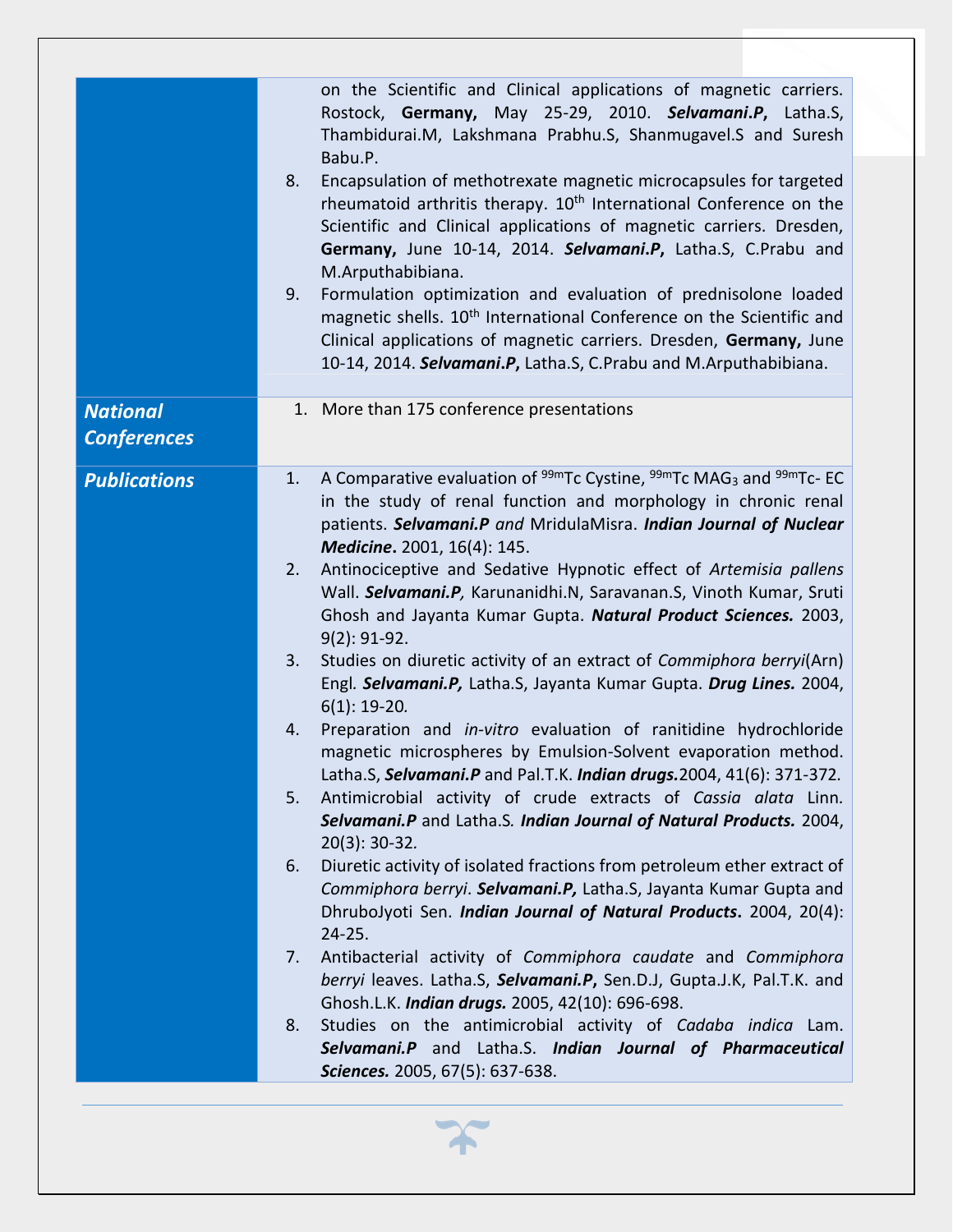- 9. Analgesic and anti-inflammatory activities of the leaf extracts of *Heliotropium zeylanicum* and *Cadaba indica.* Latha.S, *Selvamani.P***,** Sen.D.J, Gupta.J.K, Pal.T.K, and Ghosh.L.K. *Drug Lines.* 2006, 8(2): 6- 9.
- 10. Antibacterial activity of leaf extracts of *Aristolochia bracteate* Retz. Latha.S, *Selvamani.P* and Manikandar.R.V. *Indian Journal of Pharmaceutical Sciences.* 2006, 68(4): 509-510.
- 11. Pharmacognostical studies on leaves of *Commiphora caudata* (Wight) Arn Engl. Latha.S, *Selvamani. P,* Pal. T.K, Gupta. J.K. and Ghosh.L.K. *Ancient Science of Life***.** 2006, 26(1, 2): 19-25.
- 12. Antimicrobial and antimalarial activities of the crude ethaolic extract of *Capparis sepiaria* L leaves*.* Elayaraja.K, Latha.S, *Selvamani.P,*  Suresh Babu.P,Pal.T.K*,* Gupta J.K, Ghosh.L.K. and Sen.D.J. *Indian drugs.*2007, 44(1): 58-60*.*
- 13. Antipyretic activity of ethanolic extract of *Capparis sepiaria* L leaves. Latha.S, *Selvamani.P,* Sen.D.J, Gupta.J.K, Pal.T.K, and Ghosh.L.K. *Drug Lines.* 2007, 9(1, 2): 59-62.
- 14. Anti diabetic activity of ethanolic extract of *Capparis sepiaria* L leaves. Latha.S, *Selvamani.P,* Sen.D.J, Gupta.J.K, Pal.T.K, and Ghosh.L.K. *Indian Journal of Pharmaceutical Sciences.* 2008, 70(3): 378-380.
- 15. Antioxidant activity in some selected Indian medicinal plants. Sudharshanadeepa. V, Suresh Kumar P, Latha.S, *Selvamani.P,* Sucheta.S. *African Journal of Biotechnology.* 2008, 7(12): 1826-28. (Impact factor: 0.5)
- 16. Evaluation of antidandruff activity using polyherbal oil from six medicinal plants. Sudharshanadeepa.V, Suresh Kumar.P, Latha.S, *Selvamani.P, and* Sucheta.S. *African Journal of Biotechnology.* 2008, 4(136): 402- 459. (Impact factor: 0.5)
- 17. Phytochemical screening of crude extracts of *Heliotropium zeylanicum* and *Capparis sepiaria* L. *Selvamani.P,* Latha.S ,Sen.D.J, Gupta.J.K, Pal.T.K, Suganya.G, and Ghosh.L.K. *Advanced Pharmacology and Toxicology.* 2008, 9(3): 113-116.
- 18. Antimicrobial activity and preliminary phytochemical studies of the fruits of *Solanum nigrum* Linn. *Selvamani.P*, Vedahari.B.N, Surya.P.D. and Punitha.S. *Indian Drugs.* 2008. 45(9): 739-742.
- 19. Formulation development and evaluation of metronidazole magnetic nanosuspension as a magnetic targeted and polymeric controlled drug delivery system with improved therapeutic properties. *Selvamani.P,* Latha.S, Senthilkumar.C, Sharavanan S.P, Suganya.G, Vijendar Singh Beniwal and Rama Rao.P. *Journal of Magnetism and Magnetic Materials.* 2009, 321(10): 1580-1585. (Impact factor: 2.002)
- 20. Pharmacognostical standardization of *Commiphora berryi(Arn) Engl*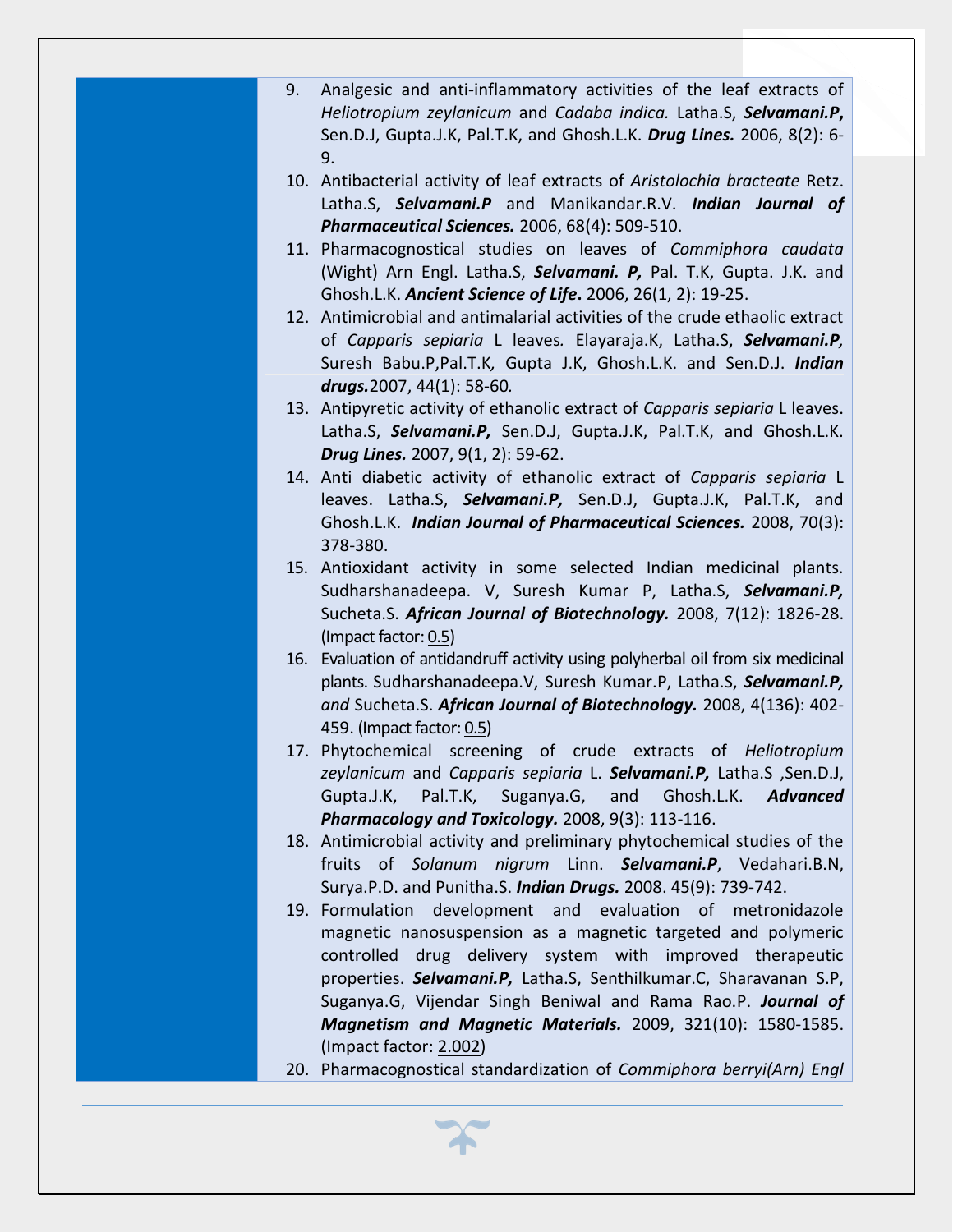and phytochemical studies on its crude extracts. *Selvamani.P,* Sen.D.J and Gupta.J.K. *African Journal of Pharmacy and Pharmacology*. 2009, 3(2): 37-46. (Impact factor: 0.667)

- 21. Anti-inflammatory activity of ethanolic extracts of leaves of *Capparis sepiaria* Linn. In Wistar strain rats. Rajesh.P, *Selvamani.P,* Latha.S, Saraswathy.A and Rajesh Kannan.V. *Electronic Journal of Pharmacology and Therapy*. 2009, 2: 45-50.
- 22. Antioxidant studies on the ethanolic extract of Commiphora spp. Latha.S, Sureshkumar.P, Srinivasan.S, SudharshanaDeepa. V and *Selvamani.P. African Journal of Biotechnology.* 2009, 8(8): 1630- 1636. (Impact factor: 0.5)
- 23. Anthelmintic activity of *Heliotropiumzeylanicum* and *Capparissepiaria L. Selvamani.P,* Latha.S, Gupta.J.K. and Pal.T.K. *Asian Journal of Chemistry.* 2009, 21(7): 5780-5782. (Impact factor: 0.4)
- 24. Role of *Celosia polygonoids* Juss. in the experimental model of inflammation in Wistar rats. Rajesh.P, Latha.S, *Selvamani. P,* Saraswathy. A and Rajesh Kannan.V. *Journal of Phytology.* 2009, 3(9): 185-192.
- 25. Role of *Strychnosbicirohssa* Benth on Anti-inflammatory activity in experimental model by using Wistar rats. Rajesh. P, Latha. S, *Selvamani.P,* Saraswathy.A and Rajesh Kannan.V. *Current Biotica.* 2009, 3(2): 171-181.
- 26. A review on chemical and medicobiological applications of Capparidaceae family. Rajesh.P, *Selvamani.P,* Latha.S, Saraswathy.A and Rajesh Kannan.V. *Pharmacognosy review***.** 2009, 3(6): 378-387.
- 27. A Wide array on anti-inflammatory study in an ethanolic extract of *Pupalialappaceae***Juss.** (Amaranthaceae) by using Wistar rats. Rajesh. P, Latha.S, *Selvamani.P***,** Saraswathy. A, Thambidurai. M and Rajesh Kannan.V. *Archieves of Applied Science Research***.** 2009, 1(2): 150-158.
- 28. Formulation and wound healing activity of seed extract of *Annona reticulata. Selvamani.P,* Latha.S, Sen.D.J, Gupta. J.K, Pal. T.K, Elayaraja.K and Ghosh. L.K. *Indian Drugs***.** 2010, 47(1): 48-51.
- 29. Phytochemical screening and toxicity studies on the Leaves of *Capparis sepiaria* Linn. (Capparidaceae). Rajesh.P, Latha.S, *Selvamani.P and* Rajesh Kannan.V. *Journal of Basic and Clinical Pharmacy.* 2010, 1(1): 41-46.
- 30. *Capparissepiaria* Linn Pharmacognostical standardization and toxicity profile with chemical compounds identification (GC-MS). Rajesh. P, Latha.S, *Selvamani.P and* Rajesh Kannan.V. *International Journal of Phytomedicine.* 2010, 2: 71-79.
- 31. Hepatoprotective activity on Commiphora species. And its polyherbal formulation. Balamurugan.B, Rajesh.P, *Selvamani.P* and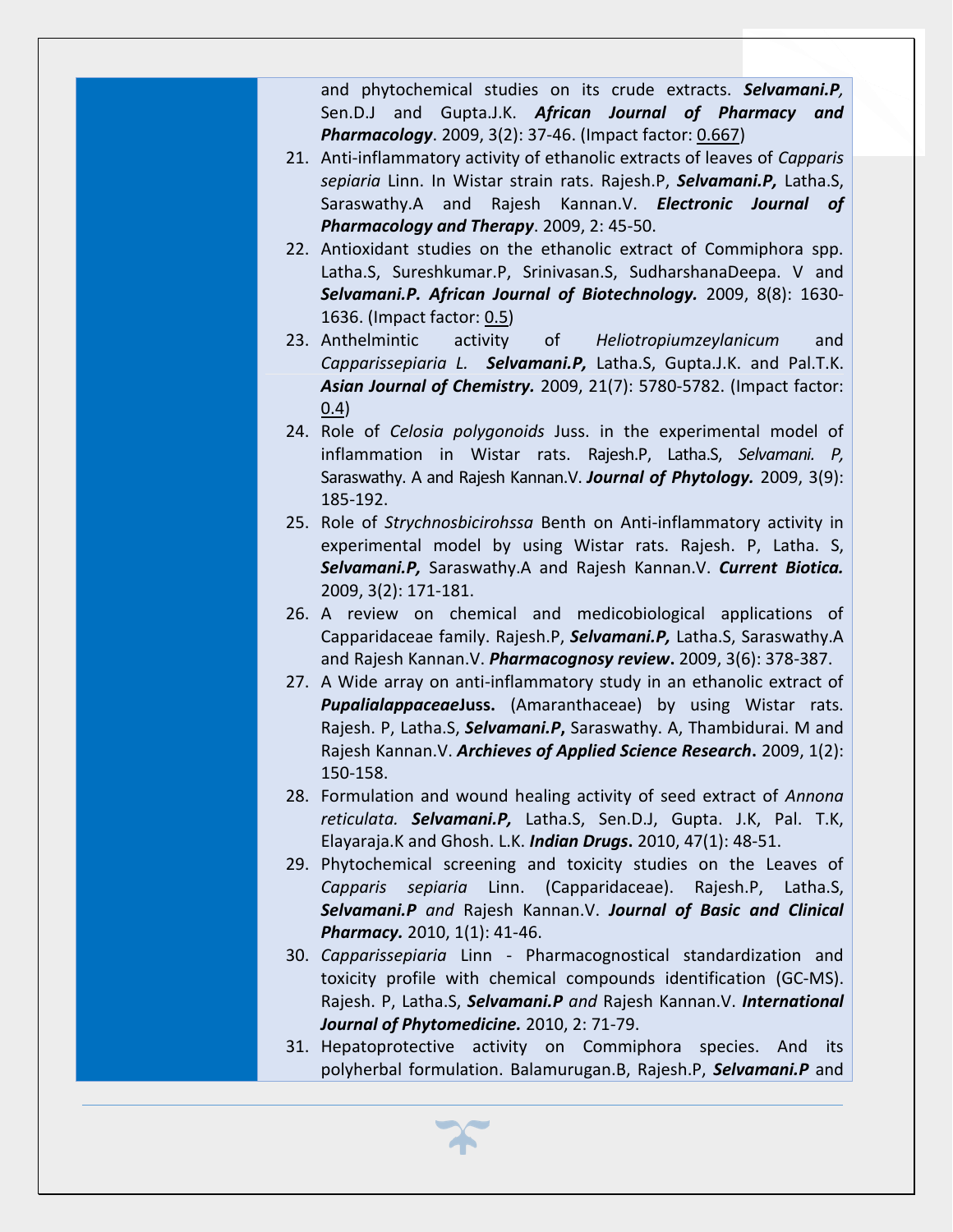Latha.S. *International Journal of Biological and Biomedical Research.* 2010, 1(3): 30-35.

- 32. HPTLC Method for quantitative determination of Granisetron hydrochloride in bulk drug and in tablets. S.LakshmanaPrabu, *P.Selvamani and* S.Latha. Latin *American Journal of Pharmacy***.** 2010, 29(8):1455-1458.
- 33. Rapid drug screening of *Celosia polygonoids*Juss (Amarnthaceae) by using TLC, HPTLC and GC-MS. R.Sakthi, R.Anu, R.ManjuParkavi, *P.Selvamani,* S.Latha and P.Rajesh. *International Journal of Medicobiological Research.* 2010, 1(2): 90-97.
- 34. Formulation Development and Compasion in Evaluation of Transdermal Drug Delivery system for Antiemetic therapy. *P.Selvamani,* S.Latha, C.Thirunavukkarasu and R.Kadambavadani. *International Journal of Research in Pharmaceutical and Biomedical Sciences***.** 2011, 2(2): 525-528.
- 35. Formulation and Evaluation of Matrix diffusion controlled transdermal patches of Domperidone hydrochloride. *P.Selvamani,* S.Latha, S.LakshmanaPrabu, P.SantoshKumar and T.K.Pal. *Ars Pharamceutica*. 2011, 52(1): 31-36.
- 36. Antioxidant and antibacterial activities of bark extracts from *Commiphora berryi* and *Commiphora caudata*. *Palanisamy Selvamani,* Subbiahlatha, Venkatachalam SeshaGiri, Joydeep Mukherjee, Debkumar Nandi, Arumugam Meyyappan, Ramesh Kumar, and ParasuramJaisankar. *Natural Product Research***.** 2011,1- 9. (Impact factor: 0.810)
- 37. *In vitro* study on biomineralization of biphasic calcium phosphate biocomposite crosslinked with hydrolysable tannins of *Terminalia chebula.* G.Krithiga, Antaryami Jena, *P.Selvamani* and T.P.Sastry. *Bulletin of Material Science*. 2011, 34(3):589–594.
- 38. Immobilisation of BSA on dendrimer functionalized magentic nanoparticles. S.Chandra, N.Nithyamathi, **P.Selvamani** and D.Bhadhur. *International Journal of Nanoscience.* 2011, 10 (4 & 5): 919-923.
- 39. Lipoxygenase inhibitory activity of crude bark extracts and isolated compounds from *Commiphoraberryi*. Ramesh Kumari, Arumugam Meyyappan, **PalanisamySelvamani**, Joydeep Mukherjee and Parasuraman Jaisankar. *Journal of Ethnopharmacology.* 2011, (138): 256– 259.
- 40. Isolation, characterisation and antibacterial evaluation on long chain fatty acids from *Limnophila polystachya* Benth. S.Kalimuthu, **P.Selvamani,** S.Latha, P.Rajesh. V.Balamurugan and T.M.Chandrasekar. *Asian Journal of Chemistry.* 2011, 23(2): 791- 794.
- 41. Formulation and evaluation of curcumin loaded magentic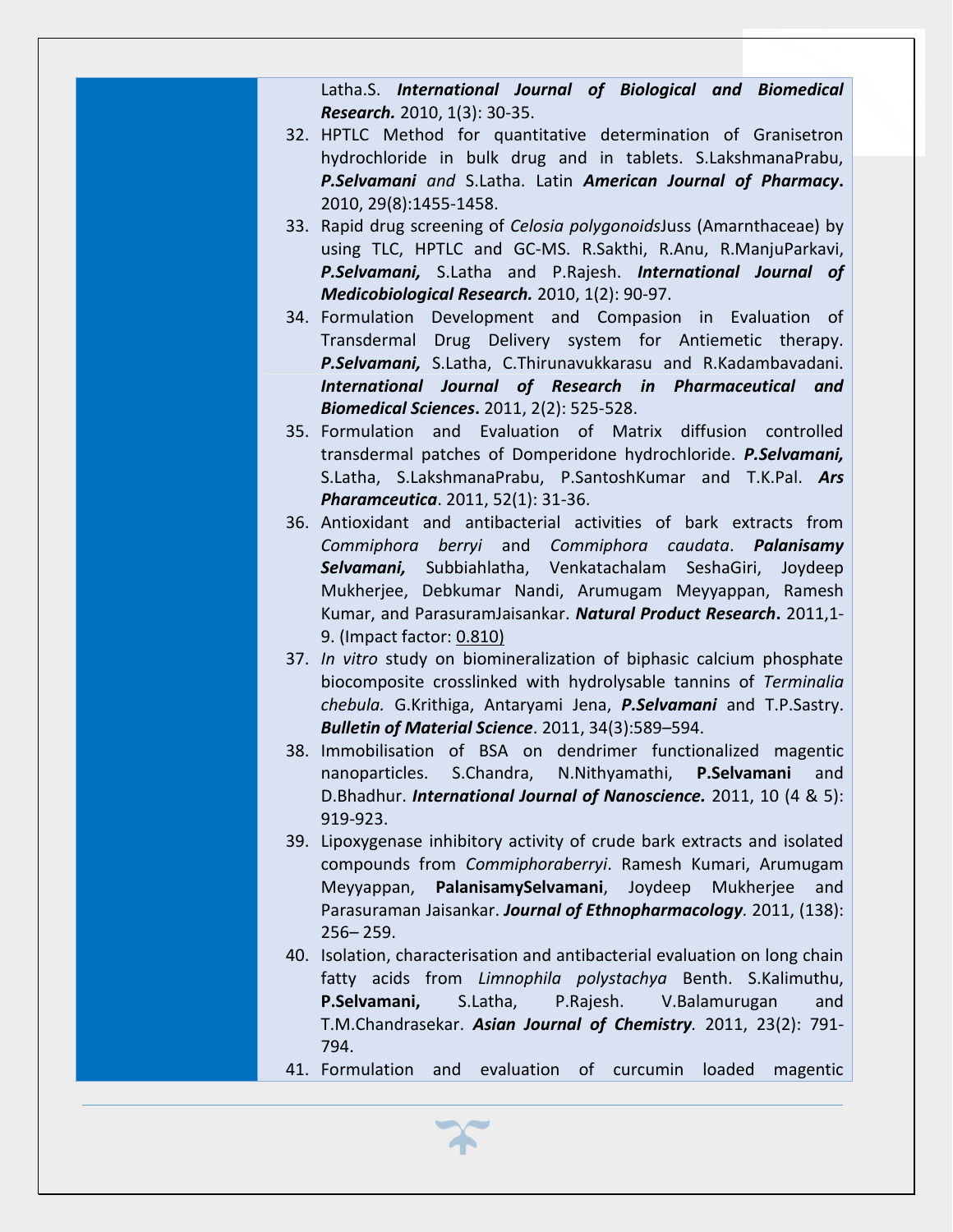nanoparticles for cancer therapy. S.Latha, **P.Selvamani,** K.Naveenkumar, P.Ayyanar and T.Silambarasi. *International Journal of Pharmacetical Sciences and Research*. 2012, 3(3): 477-487.

- 42. Formulation and evaluation of capecitabine nanoparticles for cancer therapy. S.Latha, **P.Selvamani,** K.Naveenkumar, P.Ayyanar and T.Silambarasi. *International Journal of Biological and Pharmacetical Research.* 2012, 3(3): 477-487.
- 43. In-vitro antimicrobial evaluation of extracts, oil and fractionated geraniol of Cymbopogam citratus – An aromatic grass. ArputhaBibiana, **P.Selvamani** and S.Latha. *International Journal of Environmental Sciences.* 2012, 3(1): 583-590.
- 44. Antimicrobial Evaluation of the Organic Extracts of *Sargassum wightii* (Brown algae) and *Kappaphycusal warezii* (Red algae) Collected from the Coast of Meemesal, Tamilnadu *Selvamani.P,*  M.Arputhabibiana, K.Nithya, MS.Manikandan, and S.Latha. *International Journal of Pharmaceutical, Chemical and Biological Sciences*. 2012, 2(4): 439-446.
- 45. Comparative evaluation of antioxidant activity of crude extracts of *Commiphora* spp and formulated polyherbal tablets. S.Latha, P. Selvamani, C.Thirunavukkarasu, R.Kadambavadani and K.Rathi. *Journal of Medicinal Plants Research***.** 2012, 6(43): 5532-5545.
- 46. Preparation of Nanocomposite Hydrogels and Its *in vitro* Release Behaviour on Captopril. S.Latha, *P.Selvamani,* C.Prabu and Nantheswaran. *Asian Journal of Chemistry***.** 2013, 25(13): 7211- 7215.
- 47. Phytochemical screening and antimicrobial activity of *Tabernaemontana divericata*, Linn extracts. *P.Selvamani,* S.Latha P.S.Dhivya and P.Vaishnavi. *International Research Journal of Pharmaceutical and Applied Sciences.* 2013, 3(1): 125-130.
- 48. Anti-Inflammatory Activity of Extracts of Commiphora Species and Its Polyherbal Formulation. *Selvamani.P,* Latha.S and Dhivya.P.S. *International Journal of Phytopharmacology***.** 2013, 4(5): 288-292.
- 49. Waste water treatment through dendrimer conjugated magnetic nanoparticles. P.RajeshPrasanna, *P.Selvamani and* E.Gomathy. *International Journal of Chem Tech Research.* 2013, 35(3): 1239- 1245.
- 50. Production of Electricity from Agriculturual soil and dye industrial effluent soil using microbial fuel cell. AnisKumar.M, ShakilaBegum.F, Robbavathi.K and *Selvamani.P. International Journal of Research in Engineering and Technology***.** 2013, 2(10): 140-148.
- 51. Physicochemical characteristics and antioxidant activity of *Prunuscerasoides* D. Don gum exudates. C.Malsawmtluangi K. Thanzami, H.Lalhlenmawia, VeenusSelvan, **Selvamani Palanisamy**, Ruckmani Kandasamy and Lalduhsanga Pachuau. *International*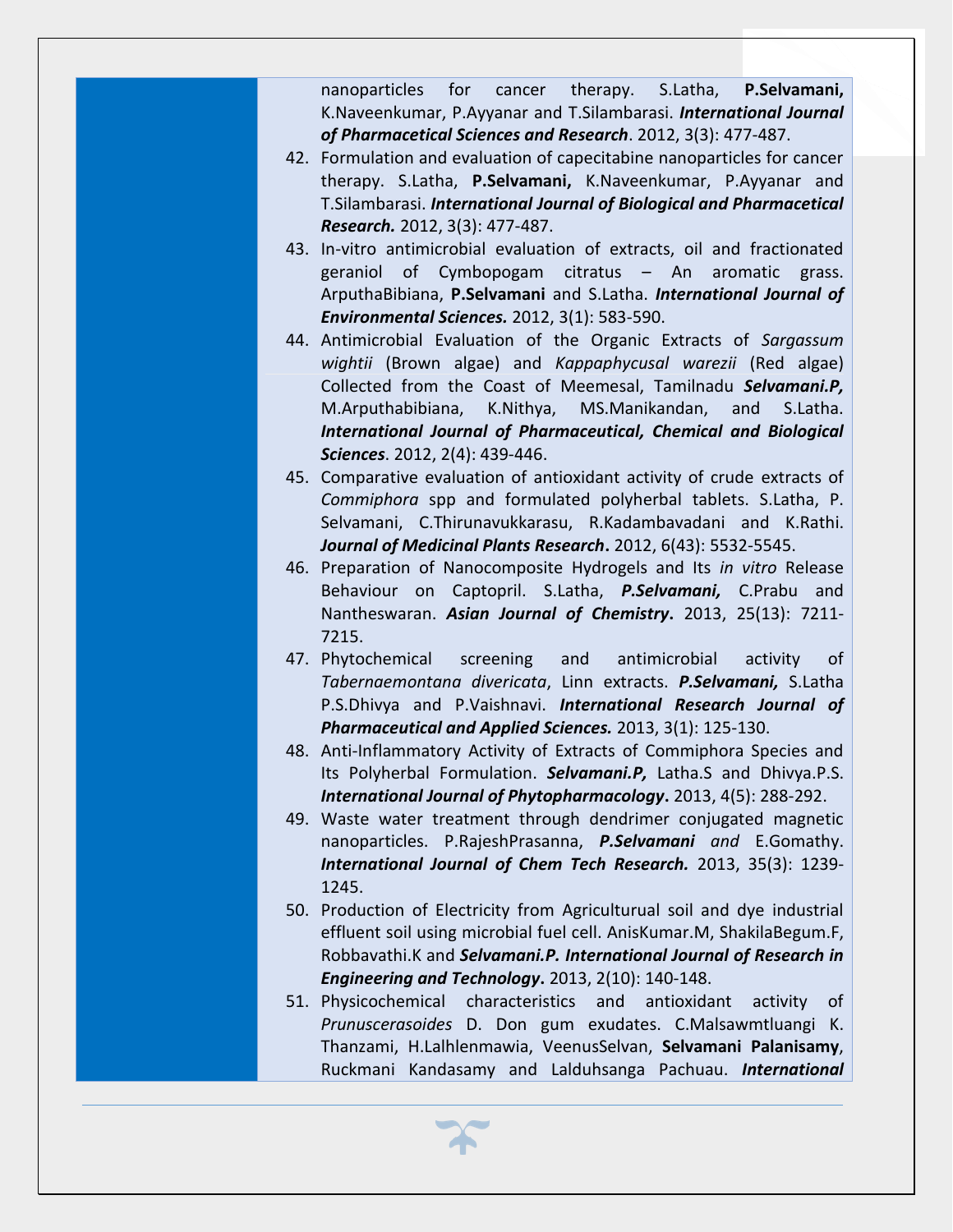|                                         | Journal of Biological Macromolecules. 2014, 69: 192-199.<br>52. Bioactive phytomolecules as potential source of Alzheimer's Disease<br>therapy. S.Rajkumar, P.Selvamani and S.Latha. International Journal<br>of Phytopharmacology. 2014, 5(5): 342-353.<br>53. An Approach to Alzheimer's disease Treatment with Cholinesterase<br>Inhibitory Activity from Various Plant Species. P.S. Dhivya, M.Sobiya,<br>P.Selvamani and S.Latha. 2014. International Journal of PharmTech<br>Research. 2014, 6(5): 1450-1467. |
|-----------------------------------------|---------------------------------------------------------------------------------------------------------------------------------------------------------------------------------------------------------------------------------------------------------------------------------------------------------------------------------------------------------------------------------------------------------------------------------------------------------------------------------------------------------------------|
|                                         | 54. Assesment of Antimicrobial Potency of Mactraviolaceae Crude and<br>Protein Isolates, M.Arputhabibiana, M.S.Manikandan, P.Selvamani<br>and S.Latha. Asian Journal of Microbiology, Biotechnology and<br>Environmental Sciences. 2014, 1: 59-63. (Impact Factor: 0.02)                                                                                                                                                                                                                                            |
|                                         | 55. Identification and Appraisal of Crude Protein Extracts from South<br>Indian Marine Edible Bivalves for their Potential Bactericidal<br>Property, M.Arputhabibiana, P.Selvamani and S.Latha. Asian Journal<br>of Pharmaceutical and Clinical Research. 2014, 7(1): 233-236.<br>(Impact Factor: 0.7)                                                                                                                                                                                                              |
|                                         | 56. Synthesis and characterization of Arabic gum capped<br>gold<br>nanoparticles for tumor-targeted drug delivery. P.Renuga Devi,<br>C.Senthil Kumar, P.Selvamani, N.Subramanian and K.Ruckmani<br>Material Letters (In Press), 2015, 139: 241-244. (Impact Factor -<br>2.269                                                                                                                                                                                                                                       |
|                                         | 57. Anticancer Potential of Triaryl Methane. C. SherlinaDaphny, P.<br>and S. Latha. Asian Journal of Medical and<br>Selvamani<br>Pharmaceutical Sciences. 2014, 2(2): 174-178.                                                                                                                                                                                                                                                                                                                                      |
| <b>Book Chapters</b><br>and Proceedings | Chapter entitled "PLANTS OF THE GENUS: COMMIPHORA-THEIR<br>1.<br>CHEMISTRY" inBook Series "Comprehensive Bioactive Natural<br>"Extraction,<br>Products"<br>-Vol.<br>6<br>entitled<br><b>Isolation</b><br>&<br><b>Characterization"</b> of the. <b>Eds.</b> V.K. Gupta, S.C. Taneja & B.D. Taneja.<br>Studium Press LLC, USA. 2010. Pages. 287 - 322. ISBN: 1-933699-56-6.<br>Authors: Palanisamy Selvamani, Jayanta Kumar Gupta, Dhrubo<br>Jyoti Sen.                                                               |
|                                         | 2. Chapter entitled "Phytochemical and Pharmacological Profile of<br>Plants belonging to Strychnos Genus: A Review" inBook Series<br>"Bioactive Phytochemicals: Perspectives for Modern Medicine" -<br>Vol. 1 Edited by. Dr. V.K. Gupta. DAYA PUBLISHING HOUSE® New<br>Delhi - 110 002, India. 2012. Pages. 277 - 330. ISBN: ISBN 978-81-<br>7035-778-0 (Series), ISBN 978-81-7035-779-7 (Volume 1)<br>Authors: P. Rajesh, V. Rajesh Kannan, S. Latha and P. Selvamani.                                             |
|                                         | 3. Chapter entitled "Formulation development and pharmaceutical<br>evaluation of lornoxicam magnetic nanoemulsion" was published                                                                                                                                                                                                                                                                                                                                                                                    |

 $\boldsymbol{\gamma}$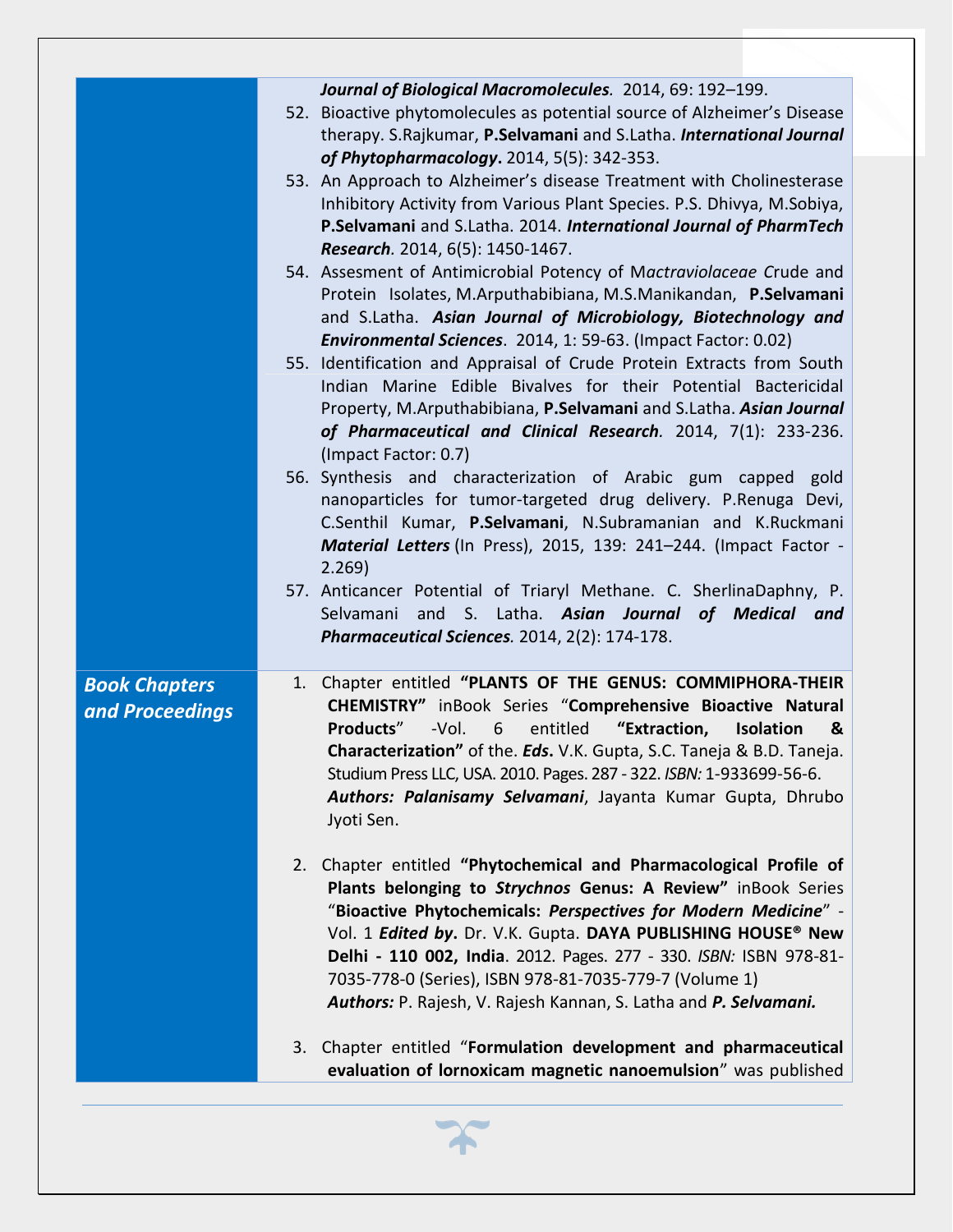in a Book "**Nanomaterials**" Edited by. V.Rajendaran, P.Prabu, K.E.Geckeler. Bloomsbury Publishing Pvt Ltd, New Delhi, 2012. **ISBN** 978-93-82563-37-2. P .No. 101-106.

*Authors:* M.Aniskumar, C.Prabu,S. Latha and *P. Selvamani.*

- 4. Chapter entitled "**Preparation and Evaluation of Prednisolone Magnetic Nanosuspension for possible Use in Rheumatoid Arthritis Therapy**" was published in a Book "**Nanomaterials**" Edited by. V.Rajendaran, P.Prabu, K.E.Geckeler. Bloomsbury Publishing Pvt Ltd, New Delhi, 2012. **ISBN** 978-93-82563-37-2. P.No. 107 – 112. *Authors:* M.Aniskumar, T.Silambarasi,S. Latha and *P. Selvamani.*
- 5. Chapter entitled **'Synthesis and Characterization of PAMAM dendrimer and its applications for removal of Heavy metals'** was published in a book **"Nanobio Pharmaceutical Technology – Applications and Perspectives"** edited by Latha Subbiah, Selvamani Palanisamy and Subramanian Natesan. Published by ELSEVIER (A division of Reed Elsevier India Pvt Ltd) 2014. **ISBN:** 978-935-107- 293-5. P.No. 14-20.

*Authors:* E.Gomathi, P.RajeshPrasanna, P.Selvamani and S.Latha.

6. Chapter entitled **'Design and characterization of Baclofen Sustain Release Tablet Using Hydrophilic Matrix'** was published in a book **"Nanobio Pharmaceutical Technology – Applications and Perspectives"** edited by Latha Subbiah, Selvamani Palanisamy and Subramanian Natesan. Published by ELSEVIER (A division of Reed Elsevier India Pvt Ltd) 2014. **ISBN:** 978-935-107-293-5. P.No. 245- 251.

*Authors:* R.Mohankumar, M.Balakumaran, M.Annapoorani, P.Selvamani, N.Subramanian and K.Ruckmani.

7. Chapter entitled **'Preparation of prednisolone loaded CaCO<sup>3</sup> Microparticles for Sustained Release'** was published in a book **"Nanobio Pharmaceutical Technology – Applications and Perspectives"** edited by Latha Subbiah, Selvamani Palanisamy and Subramanian Natesan. Published by ELSEVIER (A division of Reed Elsevier India Pvt Ltd) 2014. **ISBN:** 978-935-107-293-5. P.No. 278 - 285.

*Authors:* C.Prabu, S.Latha and P.Selvamani.

8. Chapter entitled **'Formualtion and evaluation of stavudine loaded niosomes and its quantitative estimation by HPLC'** was published in a book **"Nanobio Pharmaceutical Technology – Applications and Perspectives"** edited by Latha Subbiah, Selvamani Palanisamy and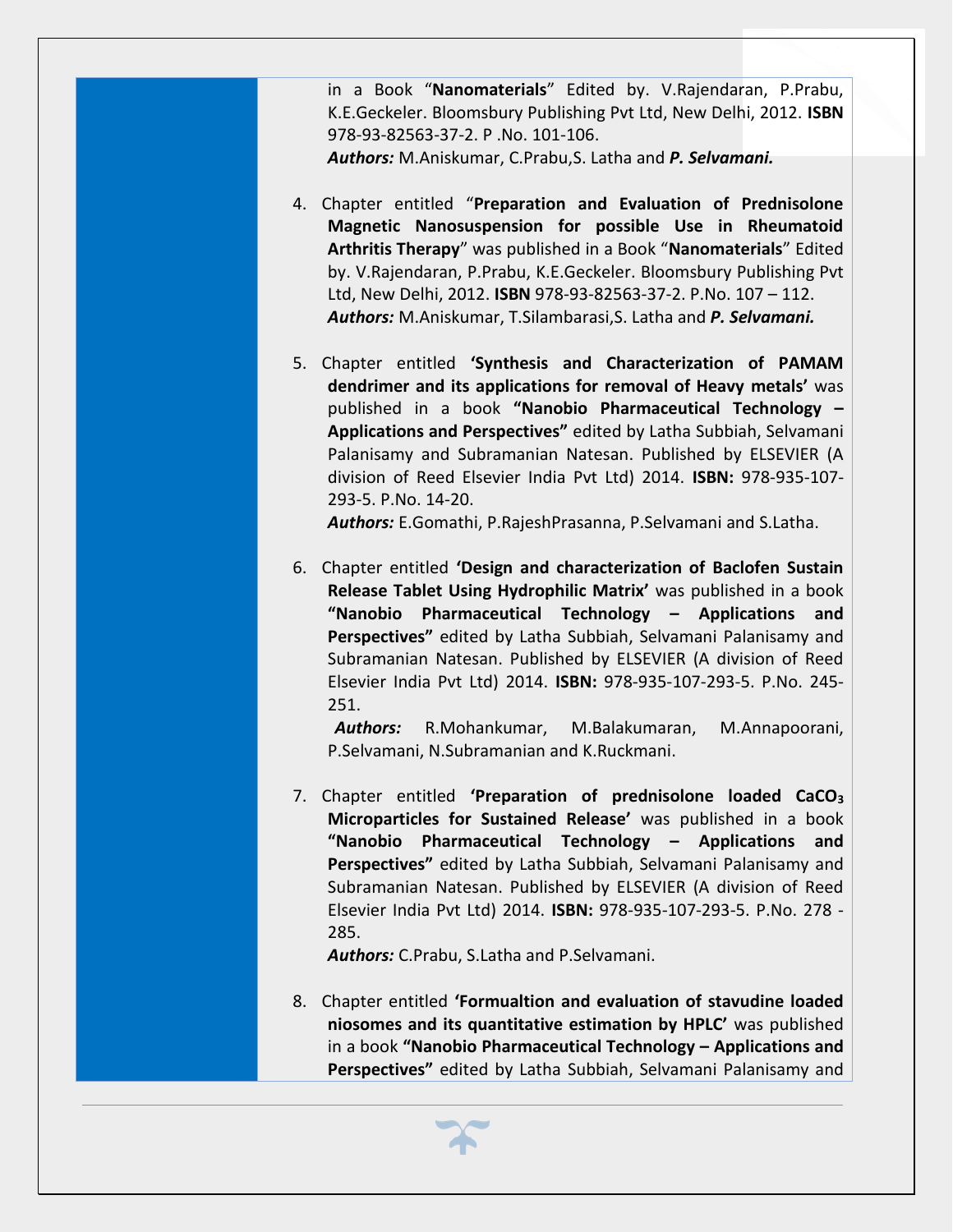Subramanian Natesan. Published by ELSEVIER (A division of Reed Elsevier India Pvt Ltd) 2014. **ISBN:** 978-935-107-293-5. P.No. 348 - 354.

*Authors:* R.Barathi, R.Benasir Begum, T.Keerthana, S.Latha and P.Selvamani.

- 9. Chapter entitled **'Optimization and Formulation of Drug Loaded Magnetic Microcapsules'** was published in a book **"Nanobio Pharmaceutical Technology – Applications and Perspectives"**  edited by Latha Subbiah, Selvamani Palanisamy and Subramanian Natesan. Published by ELSEVIER (A division of Reed Elsevier India Pvt Ltd) 2014. **ISBN:** 978-935-107-293-5. P.No. 355 - 363. *Authors:* C.Prabu, S.Latha and P.Selvamani.
- 10. Chapter entitled **'Formulation and Characterization of Carisoprodol Magnetic Nano Emulsion for Rheumatoid Arthritis'** was published in a book **"Nanobio Pharmaceutical Technology – Applications and Perspectives"** edited by Latha Subbiah, Selvamani Palanisamy and Subramanian Natesan. Published by ELSEVIER (A division of Reed Elsevier India Pvt Ltd) 2014. **ISBN:** 978-935-107-293-5. P.No. 364 - 372.

*Authors:* A.StephenPrawin Kumar, G.Phonnavan, G.Vinoth Kumar, M.Neelumathi, P.Selvamani and S.Latha.

- 11. Chapter entitled **'Exploration of Antimicrobial Proteins from Marine Bivalve'** was published in a book **"Nanobio Pharmaceutical Technology – Applications and Perspectives"** edited by Latha Subbiah, Selvamani Palanisamy and Subramanian Natesan. Published by ELSEVIER (A division of Reed Elsevier India Pvt Ltd) 2014. **ISBN:** 978-935-107-293-5. P.No. 348 - 354. *Authors:* G.Vinoth Kumar, M.Arputhabibiana, C.SherlinaDaphny, P.Selvamani and S.Latha.
- 12. Chapter entitled '**Extraction and Antimicrobial Evaluation of Buffer Extracts of Marine Invertebrate** *Donaxcuneatus'* was published in a book **"Nanobio Pharmaceutical Technology – Applications and Perspectives"** edited by Latha Subbiah, Selvamani Palanisamy and Subramanian Natesan. Published by ELSEVIER (A division of Reed Elsevier India Pvt Ltd) 2014. **ISBN:** 978-935-107-293-5. P.No. 530 - 537.

*Authors:* M.Arputhabibiana, C.SherlinaDaphny, Umamagheshwari, P.Selvamani and S.Latha.

13. Chapter entitled **'Evaluation of Anticholinesterase Activity of**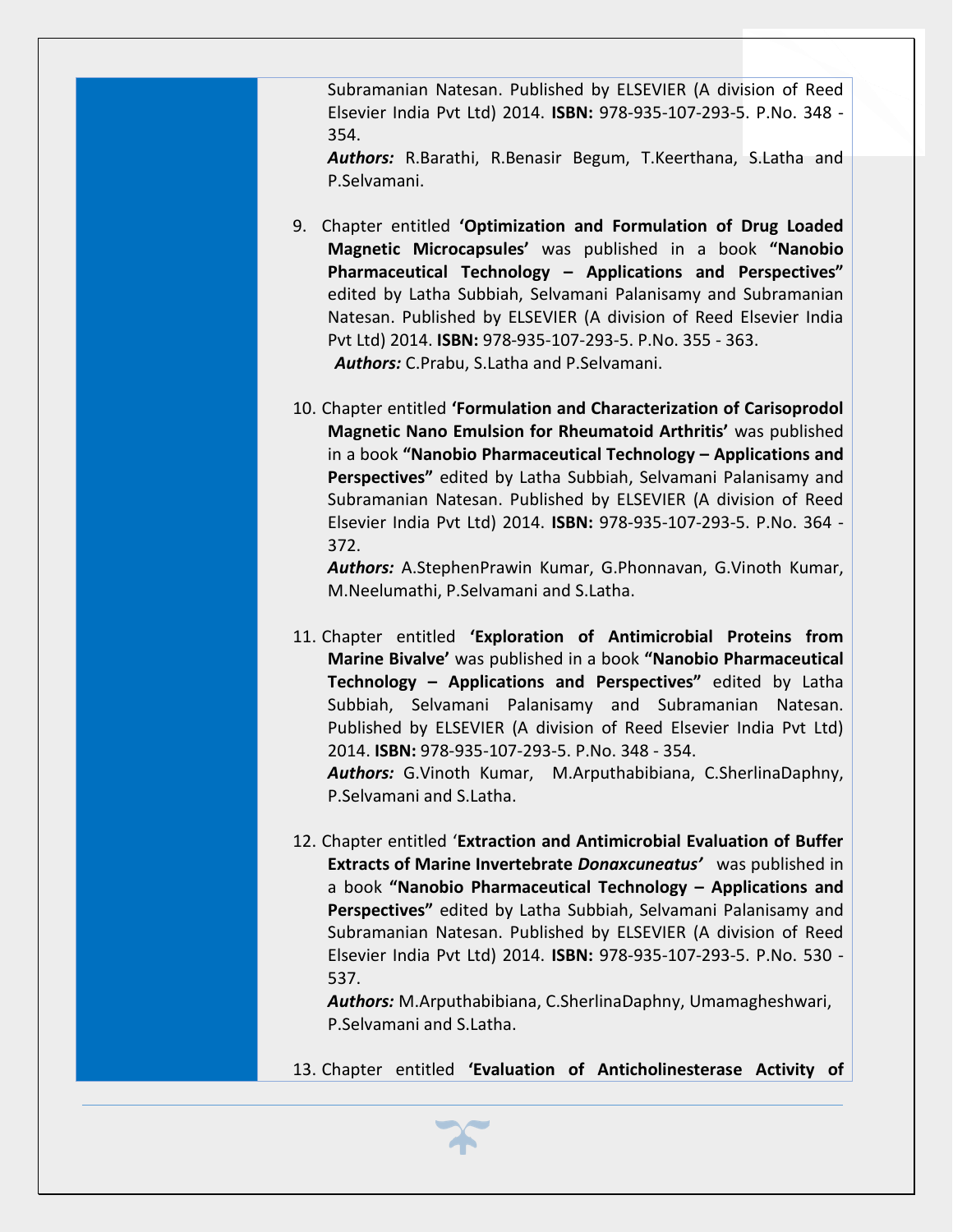*Cadabaindica* **by TLC Bioautography Method and Isolation of Active Phytoconstituents by Bioassay Guided Fractionation'** was published in a book **"Nanobio Pharmaceutical Technology – Applications and Perspectives"** edited by Latha Subbiah, Selvamani Palanisamy and Subramanian Natesan. Published by ELSEVIER (A division of Reed Elsevier India Pvt Ltd) 2014. **ISBN:** 978-935-107- 293-5. P.No. 538 - 543.

*Authors:* P.S.Dhivya, P.Selvamani, S.Latha, M.Omrohini and M.Sobiya.

14. Chapter entitled **'Diuretic activity of Ethanolic Extract of**  *Aristolochiaindica* **Linn. In Rats'** was published in a book **"Nanobio Pharmaceutical Technology – Applications and Perspectives"**  edited by Latha Subbiah, Selvamani Palanisamy and Subramanian Natesan. Published by ELSEVIER (A division of Reed Elsevier India Pvt Ltd) 2014. **ISBN:** 978-935-107-293-5. P.No. 604 - 606. *Authors:* R.Mohankumar, M.Balakumaran, P.Selvamani, N.Subramanian and K.Ruckmani.

15. Chapter entitled **'Antimicrobial Activity of** *Asystasiagangetica* **(L) T.Anderson Flower Extracts'** was published in a book **"Nanobio Pharmaceutical Technology – Applications and Perspectives"**  edited by Latha Subbiah, Selvamani Palanisamy and Subramanian Natesan. Published by ELSEVIER (A division of Reed Elsevier India Pvt Ltd) 2014. **ISBN:** 978-935-107-293-5. P.No. 630 - 634. *Authors:* R.Jayalakshmi, P.Selvamani, K.Ruckmani and N.Subramanian.

16. Chapter entitled **'Computational Graphical User Interface Tool Development for Personalized Drug Selectivity and Designed Pharmacology'** was published in a book **"Nanobio Pharmaceutical Technology – Applications and Perspectives"** edited by Latha Subbiah, Selvamani Palanisamy and Subramanian Natesan. Published by ELSEVIER (A division of Reed Elsevier India Pvt Ltd) 2014. **ISBN:** 978-935-107-293-5. P.No. 635 - 639. *Authors:* M.Poornima, P.Selvamani and S.Latha.

Reed Elsevier India Pvt Ltd. **Year of Publishing:** 2014. **ISBN :** 978-

*Books Published* 1. Book of Abstracts of the National Level Conference on **Advances in Drug Design, Discovery and Development**. Self-Published **Year of Publishing:** 2014. **ISBN:** 978-93-5174-656-0. 2. Edited a book entitled **'Nanobio Pharmaceutical Technology – Applications and Perspectives'**. Published by ELSEVIER (A division of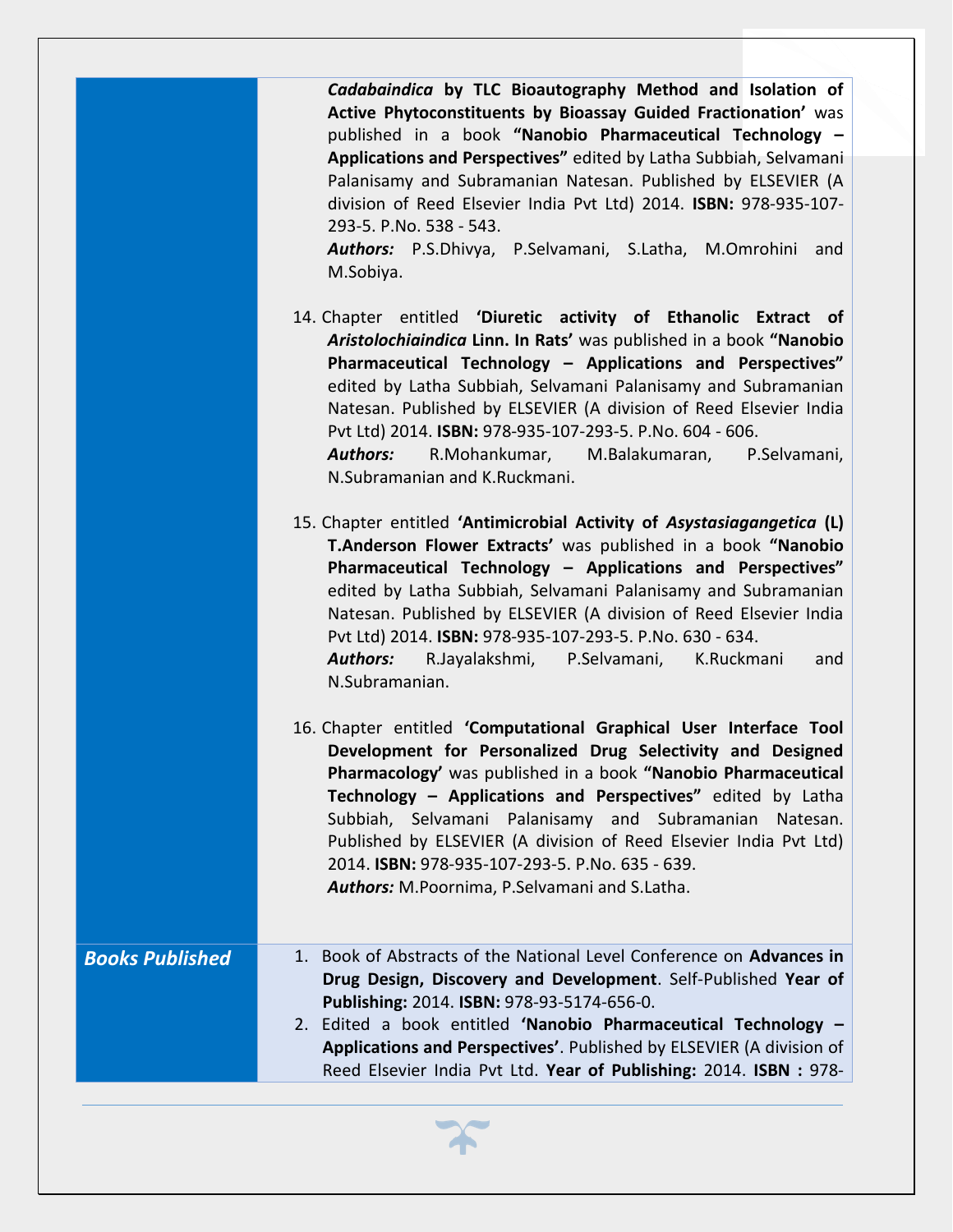|                        | 935-107-293-5.                                                                                                                                                                                                                                                                                                                                                             |
|------------------------|----------------------------------------------------------------------------------------------------------------------------------------------------------------------------------------------------------------------------------------------------------------------------------------------------------------------------------------------------------------------------|
| <b>Resource Person</b> | 1. Delivered a lecture on "Nanotechnology and its Applications in<br>Drug Delivery" in the National Level Technical Symposium on Recent<br>Trends in Biotechnology and its Applications on 8th April 2006<br>by<br>the<br>Department<br>organized<br>οf<br>Biotechnology,<br>PavendarBharathidasan College of Engineering and Technology,<br>Tiruchirappalli - 620024.     |
|                        | 2. Delivered a lecture on "Advances in peptide therapy" in the<br>National Level Technical Symposium on Recent Trends in<br>Biotechnology and its Applications on 2-3rd March, 2007 organized<br>by the Department of Biotechnology, Pavendar Bharathidasan<br>College of Engineering and Technology, Tiruchirappalli - 620024.                                            |
|                        | 3. Delivered a lecture on "Impact factor: Quality attributes of<br>Research Publication" in the National Level Technical Symposium on<br>Recent Trends in Biotechnology and its Applications on 20th<br>February, 2008 organized by the Department of Biotechnology,<br>Pavendar Bharathidasan College of Engineering and Technology,<br>Tiruchirappalli - 620024.         |
|                        | 4. Delivered a lecture on "Protein and Gene delivery for Therapeutic<br>Applications" in the National Level Technical Symposium on Recent<br>Trends in Biotechnology and its Applications on 18th March 2009<br>organized by the Department of Biotechnology, Pavendar<br>Bharathidasan<br>College<br>of<br>Engineering<br>and<br>Technology,<br>Tiruchirappalli - 620024. |
|                        | 5. Delivered a special lecture for the M.Sc students on "Pharmacology<br>for drug discovery and development" at the Centre for research<br>and development of Siddha, Ayurvedha Medicines, Bharathidasan<br>University during 22nd January 2012.                                                                                                                           |
|                        | 6. Delivered a special lecture for the M.Sc students<br>on on<br>"Pharmaceutical Product Development" at the Centre for research<br>and development of Siddha, Ayurveda Medicines, Barathidasan<br>University during 29th January 2012.                                                                                                                                    |
|                        | 7. Delivered a lecture on "Nano-food-technology: out of the<br>laboratory on to our plates" in the National Level Technical<br>Symposium on Emerging Trends in Biotechnology on 26th March<br>2012 organized by the Department of Biotechnology, Pavendar<br>Bharathidasan<br>College of Engineering<br>and<br>Technology,                                                 |
|                        | Tiruchirappalli - 620024.<br>8. Delivered a lecture on "Classical Techniques for Extraction of<br>Phytoconstituents" DBT Sponsored Hands on Training on<br>Biopharmaceutical Approaches in Plant Based DRUG Discovery<br>(Phytodrugs - 2012) on 2-16th May, 2012 organized by the<br>Department of Biotechnology, Anna University of Technology,                           |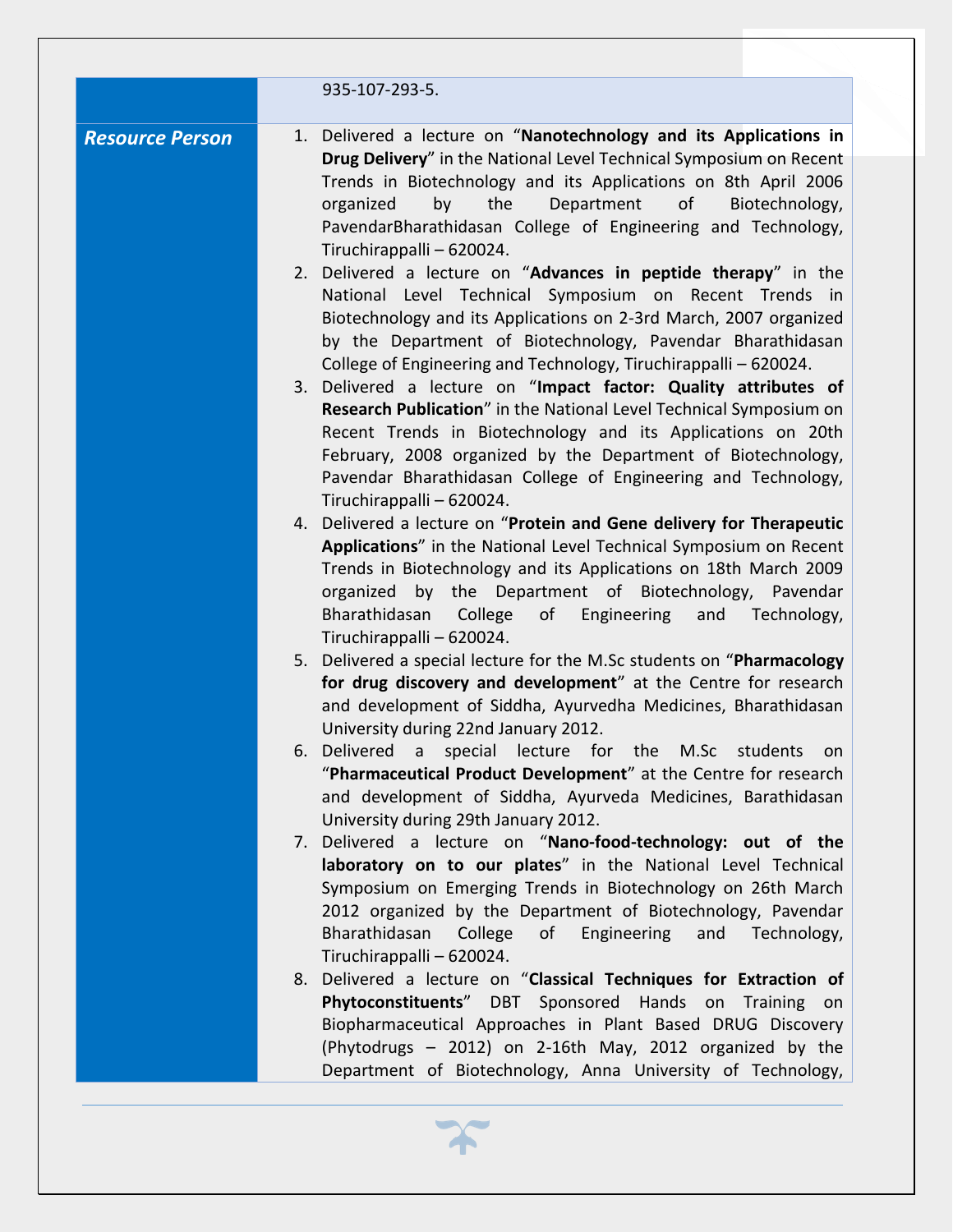Tiruchirappalli – 620 024.

- 9. Delivered a lecture on "**Microarray Technology**" in the National Level conference on Recent Advancement in Biopharmaceutical Technology on  $8<sup>th</sup>$  March 2013 organized by the Department of Biotechnology, Pavendar Bharathidasan College of Engineering and Technology, Tiruchirappalli – 620024.
- 10. Delivered a lecture on "**Biological Applications of Nanotechnology**" in the refresher Course in Life Science on 1.7.2013 organized by the UGC – Academic Staff College, Bharathidasan University, Tiruchirappalli – 620024.
- *11.* Handled a practical session on "**Synthesis and characterization of nanoparticles**" in the refresher Course in Life Science on 19.07.2013 organized by the UGC – Academic Staff College, Bharathidasan University, Tiruchirappalli – 620024.
- 12. Delivered a lecture on "**Overview of Magnetic Separation Techniques**" in the Short Term Course on Integrated Separation Process for Environmental and Biotechnology Applications held on 19-20th July, 2013 organized by the Department of Chemical Engineering, National Institute of Technology, Tiruchirappalli.
- 13. Delivered a lecture on "**Chemical methods of nanoparticle synthesis**" in the CISR, DST Sponsored National level seminar on 'Modern Trends in Pharmaceutical Sciences' held on 8-9th August, 2013 organized by the Himalayan Pharmacy Institute, Sikkim.
- 14. Delivered a lecture on "**State-of-the art review in bionanotechnology: Navigating from Thematic Research to Innovation**" in the DST Sponsored National Work shop on "Tuning Nanoscientific Research Towards Industrial Needs" organized by Department of Biotechnology, Chemistry and Physics, Mother Teresa Women's University, Kodaikanal from 5th October to 9th October, 2013 in Attuvampatty campus, Mother Teresa Women's University, Kodiakanal.
- *15.* Delivered a lecture on "**Dimensions on Nanopharmaceutical Technology**" TEQIP II Sponsored "Faculty Development Programme on Multidisciplinary perspectives for Life-science Educators and Researchers" during 09-14<sup>th</sup> December, 2013.
- 16. Delivered a lecture on "**Phytoconstituents and Pharmacology of**  *Commiphoraberryi*" in the 3rd Annual National Convention held on 18th January 2014 held at the Faculty of Pharmacy, Dharmsingh Desai University, Nadiad, Gujarat, India.
- 17. Delivered a lecture on "**Advanced Methods for Nanomaterial Synthesis / Characterization**" on 13.02.2014 in Centre for Advanced Faculty Training on 'Development and nanosizing of biotechnological products for fisheries and aquaculture, Central Institute of Fisheries Education, Mumbai.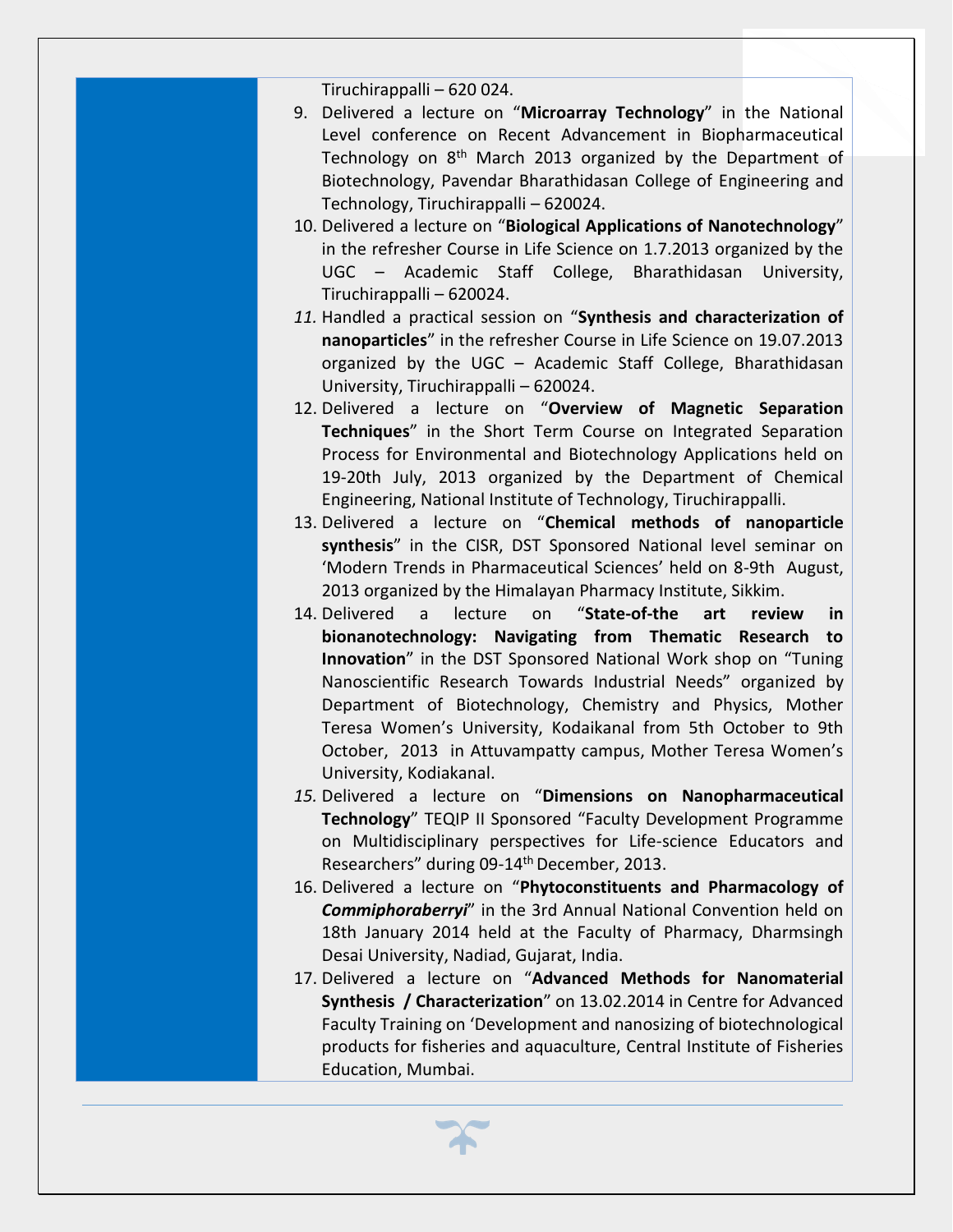| 18. Delivered a lecture on "Green Techniques in Pharmaceutical and<br>Allied Industries" in the International Conference on Green<br>Technologies for Environmental Pollution Control and Prevention<br>held on 27-29th September, 2014 organized by the Department of<br>Chemical<br>Engineering, National Institute<br>of Technology,<br>Tiruchirappalli.                                                                                                                                                                                                                                                                                                                                                                                                                    |
|--------------------------------------------------------------------------------------------------------------------------------------------------------------------------------------------------------------------------------------------------------------------------------------------------------------------------------------------------------------------------------------------------------------------------------------------------------------------------------------------------------------------------------------------------------------------------------------------------------------------------------------------------------------------------------------------------------------------------------------------------------------------------------|
| 1. 5 <sup>th</sup> International Conference on Scientific and Clinical Applications of<br>Magnetic Carriers. Lyon, France. 20-22, May, 2004. 600 Euros.<br>2. 7 <sup>th</sup> International Conference on Scientific and Clinical Applications of<br>Magnetic Carriers. Vancover, Canada. 20-24, May, 2008. 600 Dollars.<br>3. Centre for Cooperation in Science and Technology among<br>Developing Societies (CCSTDS), Chennai. S.O.No. DO/LR/TF-I/08 Dt.<br>11.04.2008 Rs.25000/-<br>4. DBT, New Delhi. No. BT/HRD/29/064/08 dt.29.10.2008 Rs.24588/-<br>5. CSIR Letter No.22/IA/PFA/61/2008 dt.05.05.2008 Rs. 25000/-<br>6. 8 <sup>th</sup> International Conference on Scientific and Clinical Applications of<br>Magnetic Carriers. Germany. 25-29, May, 2010. 350 Euros. |
| <b>National Symposium on Pharma Innovations</b><br>Dates: 5-6 <sup>th</sup> January, 2006<br>Venue: Department of Pharmaceutical Technology, Bharathidasan<br>University, Tiruchirappalli<br>UGC, New Delhi                                                                                                                                                                                                                                                                                                                                                                                                                                                                                                                                                                    |
| <b>National Seminar on Contract Research and Patent Rights</b><br>Date: 24 February, 2006<br>Venue: Department of Pharmaceutical Technology, Bharathidasan<br>University, Tiruchirappalli<br>UGC, New Delhi                                                                                                                                                                                                                                                                                                                                                                                                                                                                                                                                                                    |
| International E-Symposium on Pharmaceutical Engineering: An insight into<br><b>Latest Developments</b><br>Date: 3rd March, 2006<br>Venue: Department of Pharmaceutical Technology, Bharathidasan<br>University, Tiruchirappalli<br>1. UGC, New Delhi - Rs.10000/-<br>2. DIT, New Delhi (Sanction Order No. 2(55)/2005-T&IPD Dt.17.05.2006<br>Bank of India DD No. 924827 Dt. 12.05.2006 - Rs.50000/-)<br>3. TANSCHE, Chennai (Sanction order No. Rc. No. 690/ B/ 2005 Dt.<br>27.12.2005 Rs.10000/-)<br>4. CSIR, New Delhi (Sanction Letter No. SYM / 2482/ 05-HRD Dt.<br>09.12.2005, Rs.20000/-)                                                                                                                                                                               |
|                                                                                                                                                                                                                                                                                                                                                                                                                                                                                                                                                                                                                                                                                                                                                                                |

 $\boldsymbol{\chi}$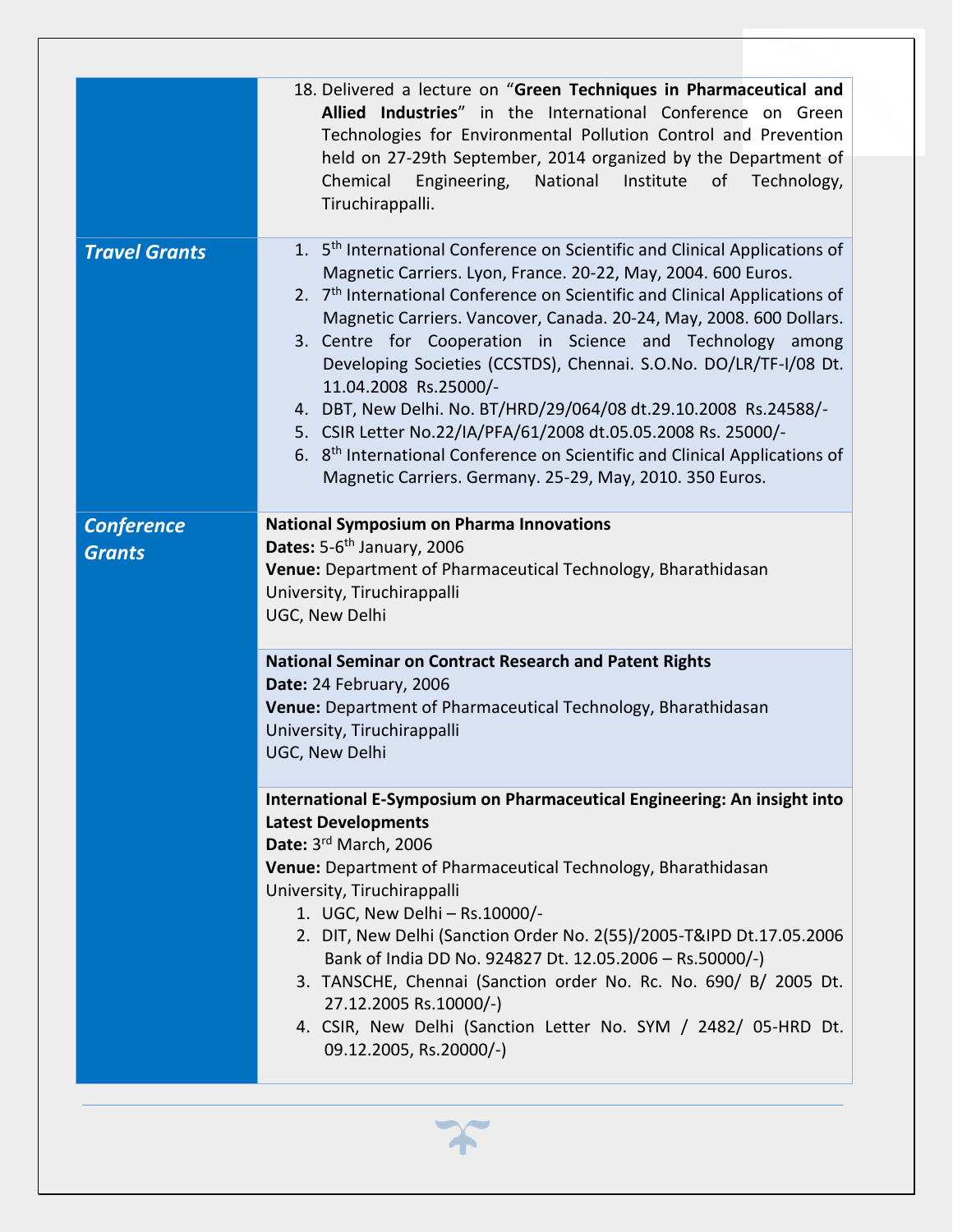## **International Seminar and Workshop on Medical and Pharmaceutical Nanotechnology**

Dates: 25-26<sup>th</sup> September 2008

**Venue:** Department of Pharmaceutical Technology, Anna University Tiruchirappalli, Tiruchirappalli – 620024, Tamil Nadu.

- 1. INSA, New Delhi (Sanction order No. SP/C-17/2008 Dt.20.08.2008, SBI Cheque No. 019382 dt.8.10.2008, Rs.10000/-)
- 2. DBT, New Delhi (Sanction Letter No. BT/HRD/29/064/08 Dt. 03.11.2008, Union Bank of India DD No. 009270 Dt. 12.11.2008, Rs.24588/-)
- 3. DRDO, New Delhi (DRDO Sanction Letter No. ERIP/ ER/ 08-09/C/ 65/ M/ 01 Dt.15.09.2008)
- 4. BRNS, New Delhi (Sanction Letter No. 2008/17/34/66/BRNS/1870 Dt.24.10.2008)
- 5. CSIR, New Delhi (Sanction Letter No. SYM / 3923/ 08-HRD Dt. 28.07.2008, Rs.75000/-)

## **International Conference on Recent Trends and Applications of Nanotechnology in Pharmacy and Biology**

**Dates:** 21-22nd January 2010

**Venue:** Department of Pharmaceutical Technology, Anna University Tiruchirappalli, Tiruchirappalli – 620024, Tamil Nadu.

- 1. CSIR, New Delhi SYM/5034/09-HRD dated Dec 2,2009 Rs.0.25 lakhs
- 2. No. 7/396/2009-Admin-II dated 25.03.2010 Rs.0.25 lakhs
- 3. DST, New Delhi Sanction order No. VI-D& P/321/09-10/TDT dated 23.12.2009 Rs.3.00 lakhs

## **Nano Bio Collaborative International Conference 2013**

## *Organized in association with Nanomedicine Research Center, University of South Florida*

**Dates:** 27-29th June, 2013

**Venue:** Department of Pharmaceutical Technology, Anna University Tiruchirappalli, Tiruchirappalli – 620024, Tamil Nadu.

- 1.Centre for International Affairs, Anna University, Chennai Lr.No.CIA/Hosp./2013, Dt.04.10.2013 Rs.2.00 lakhs
- 2.DST, New Delhi VI-D&P/464/2014/TDT Dt:10.06.2013 Rs.4,75,000/-
- 3.Mother Teresa Women's Univeristy, Kodaikanal MTU Dt: 16.05.2013 Rs.2.00 lakhs
- 4.ICMR, New Delhi No.7/151/13-Seminars (HRD) dt.21.05.2013 Rs.40,000/-
- 5.INSA, New Delhi SP/C-25/2013, Dt: 31/05/2013/809 Rs.40,000/-
- 6.DRDO, New Delhi ERIP/ER/13-14/C/63 29.08.2013 Rs.50,000/-DBT, New Delhi

**National Conference on Advances in Drug Design Discovery and Development**